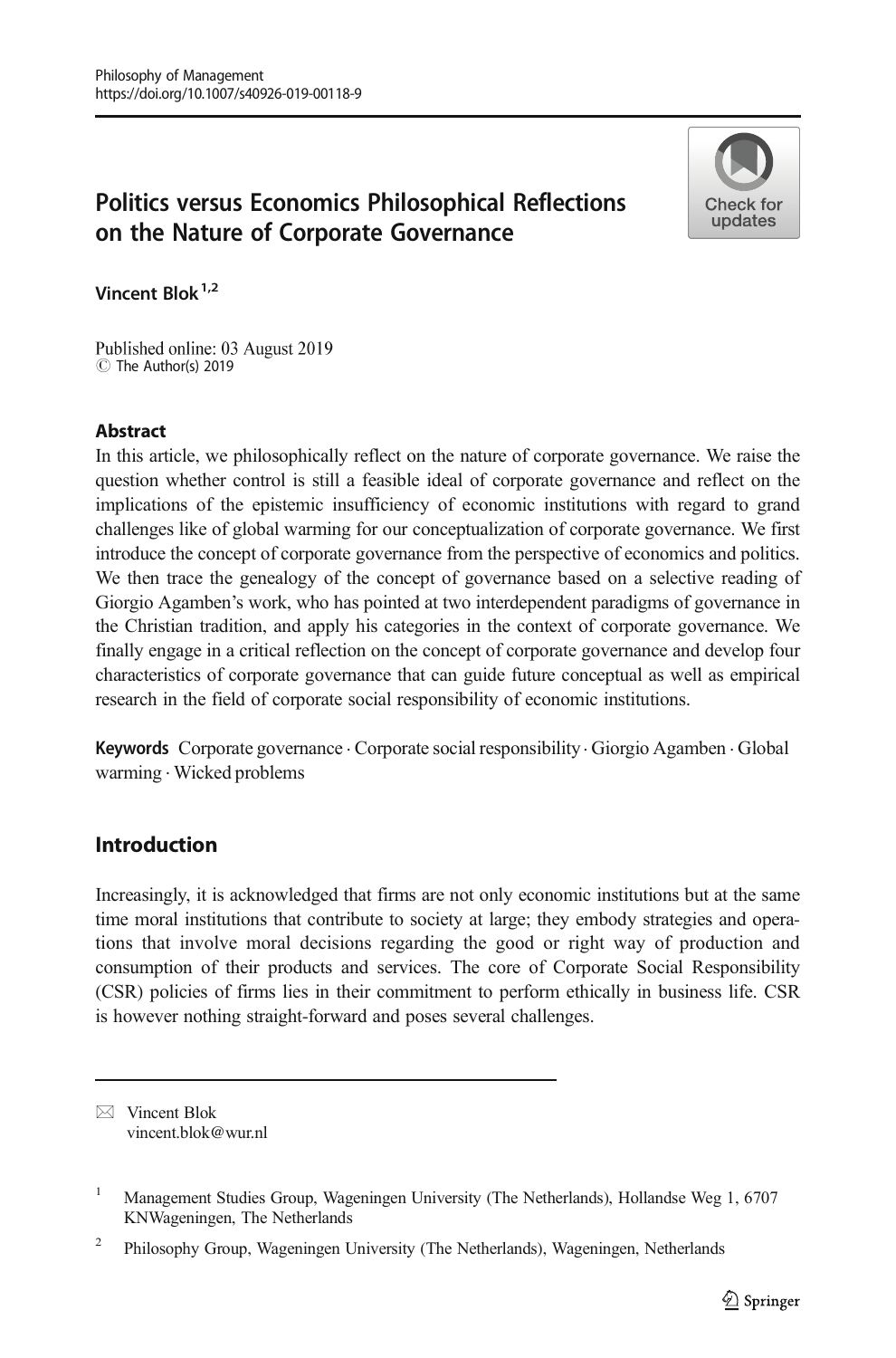On the one hand, CSR can be seen as a corporate approach to integrate economic, social and environmental challenges in the business operations (Dahlsrud [2008\)](#page-17-0). On the other hand, it raises all kinds of new questions regarding international equity, intergenerational justice, interspecies justice, free rider problems etc. (WCED [1987;](#page-18-0) Jamieson [2002\)](#page-17-0). While the performance of corporate responsible behaviour presupposes that we know what is right and wrong in business life, many different stakeholders have different ideas about the moral problems and the scope of the social responsibility of economic institutions to address these problems. For a company like Neslé, CSR may consist in cleaner production and consumption processes (e.g. waste reduction, sustainable sourcing and recycling), while environmental NGO's may question the role of companies in the Western capitalist system. For a company like Unilever, CSR may consist in the increase of welfare conditions of animals that are used for food products, while animal welfare NGO's may question the role of animal production and consumption in general. The different value frames held by different societal actors poses a challenge for CSR implementation.

These challenges also occur at the level of the production processes of companies. Current production and consumption patterns – think of nanoparticles in food products, batteries in cell-phones and plutonium to power pacemakers - can be expected to impact future generations in a way that firms can never experience, predict or manage. Their foresight of future developments is fundamentally limited while their current knowledge of responsible solutions is insufficient and may always have unintended negative consequences. The lack of foresight and possibility of unexpected negative side effects reveal the *epistemic insufficiency* of economic institutions regarding the good or right way of production and consumption, while CSR policies of economic actors presuppose that they know what is right and wrong in business life. In other words, CSR managers operate in a world of epistemic insufficiency, i.e. a world in which there is no certainty about the possible effects of their interventions to take responsibility (De Martino [2011](#page-17-0)).

While the different value frames of stakeholders and the epistemic insufficiency of CSR managers make clear that CSR poses several challenges to the commitment to ethics in business life, the reality of these challenges also makes clear why economic institutions ought to commit to CSR. This raises the question who is in charge to engage economic institutions to engage in CSR. A first possible response consists in the idea that economic institutions themselves are able to address these challenges. CSR related governance mechanisms like sustainability standards and codes of conduct can be seen as successful instruments developed by economic institutions in order to enhance and secure more corporate social behaviour (cf. Andersen and Skjoett-Larsen [2009](#page-16-0); Mamic [2005\)](#page-18-0). A second possible response consists in the call for political action by governmental institutions to enhance and secure more corporate social behaviour by the introduction of new rules and regulations, whether or not on a global level. In both responses, it is self-evidently presupposed that we are currently 'out of control' and that control can be established and secured again by more established forms of public or private forms of governance. The question is however whether 'control' is still a feasible ideal of governance if we acknowledge the differences between the value frames of different stakeholders and the epistemic insufficiency of economic institutions regarding the good or right way to produce and consume. In this article, we raise the question what implications our epistemic insufficiency regarding this unknown and unknowable future has for corporate governance of social responsibility.

While corporate governance has been researched from several perspectives, ranging from self-regulation (Gond et al. [2011](#page-17-0)) to relational governance (Midttun [2005\)](#page-18-0) and from new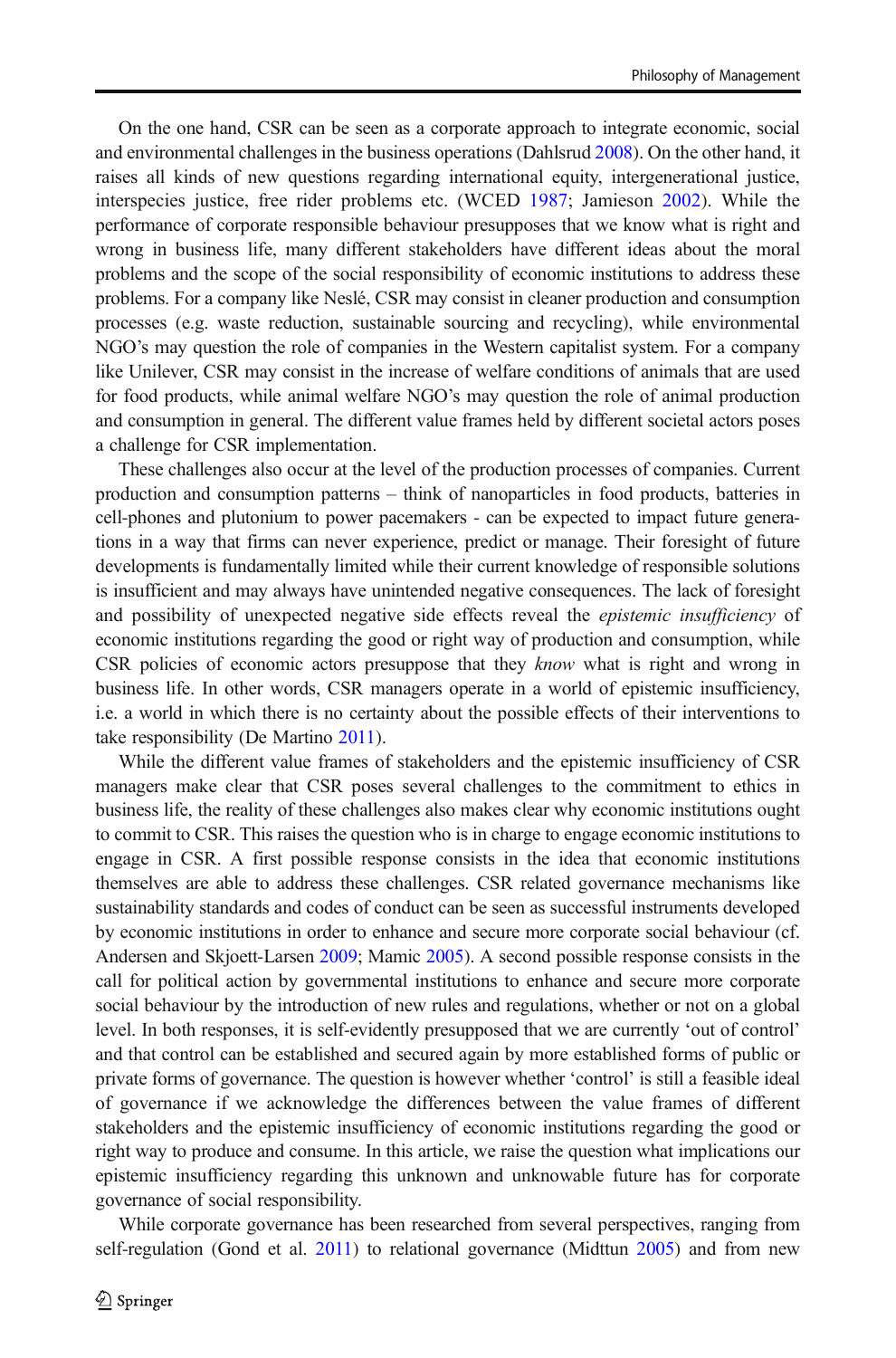governance (Moon [2002\)](#page-18-0) to performative governance codes (Blok [2017\)](#page-17-0), the nature of 'governance' within corporate governance is still under-researched. A first complication in this respect is the relation between governance and CSR. CSR can be seen as a form of governance while governance itself could also be seen from the perspective of CSR (Idowu [2010](#page-17-0)). A second complication is the tendency to reduce the ethical question about right and wrong corporate responsible behaviour in business life to matters of governance frameworks and techniques. In this article, we philosophically reflect on the nature of corporate governance and on its consequences for CSR policies of economic institutions.

One way to open up the concept of corporate governance for philosophical reflection is by tracing the different meanings it has in history. Historical analysis can help us to question the selfevidence of the current association of governance and control, to deconstruct the presupposed concepts that always already structure our understanding of corporate governance, and to explore the sedimentary conceptual structures which show themselves in the words and notions we selfevidently use in our understanding of the governance of economic institutions. In this, we are indebted to Giorgio Agamben's The Kingdom and the Glory, which contains an intellectual history of the genealogy of the Western concept of governance. In this book, Agamben points at two interdependent paradigms of governance in the history of the Western world; kingdom and governance, sovereignty and economy, law and order (Agamben [2009](#page-16-0), [2011\)](#page-16-0). Agamben's philosophical project as a whole –  $Homo$  Sacer – can be read already as a philosophy of governance, namely as a philosophy of human life as it is included and at the same time excluded by political power (Agamben [1998\)](#page-16-0). But because we are mainly interested in a positive concept of corporate governance, our philosophical reflections in this article do not consider Agamben's philosophy as a whole,<sup>1</sup> but examine his genealogy of the concept of governance only in light of our effort to develop such a positive concept of *corporate* governance of social responsibility. This strategy is legitimate, as Agamben's philosophy of human life is notoriously abstract and nowhere explicitly considers governance in more applied fields like business ethics and philosophy of management, while he himself framed his book as genealogy of economy and government. This strategy explains why we do not provide a full account of Agamben's philosophy of human life in this article, but instead, provide a philosophical reflection on the nature of corporate governance in discussion with a selective reading of Agamben's genealogy of governance, in order to articulate a positive philosophical concept of corporate governance that can inform our understanding of CSR policies of economic institutions.<sup>2</sup>

In section one, we introduce the concept of corporate governance by exploring the economical and the political responses to the call for governance mechanisms in order to enhance and secure more corporate social behaviour. In section two, we review these two responses from the perspective of Agamben's genealogy of the concept of governance and apply his categories in the context of corporate governance of CSR policies. In section three, we engage in a philosophical reflection on the concept of governance that enhances and secures firm's commitment to corporate social behaviour. To this end, we develop four characteristics of a positive concept of corporate governance that can guide future conceptual as well as empirical research in this field.

 $1$  On the one hand, this would require an in-depth engagement with Agamben's philosophy as a whole, which is beyond the scope of this article. On the other hand, it is questionable what would be the added value of such an account, as Agamben himself never reflected on the corporate environment as particular context of application of his conceptuality.

<sup>2</sup> In our conscious selective reading of Agamben's genealogy of the concept of governance, we follow the strategy of eminent colleagues like Jessica Whyte ([2013](#page-18-0)). For a critical instroduction in Agamben's work, see de la Durantaye [\(2009\)](#page-17-0).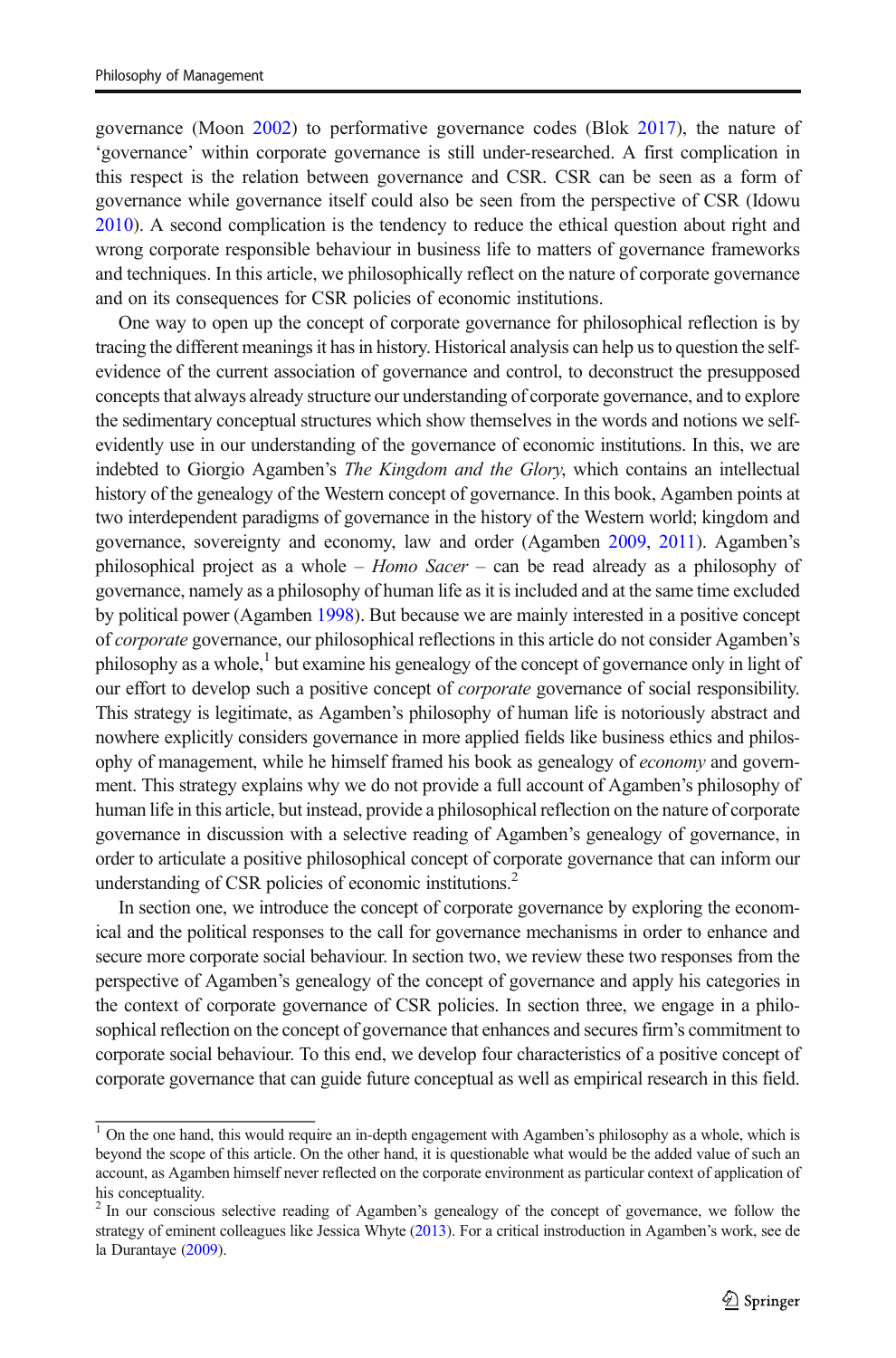#### Corporate Governance and the Perspectives of Economics and Politics

Corporate Governance is traditionally defined as a system by which the tasks and responsibilities within a firm are divided by both informal as well as formal mechanisms for directing and controlling the business objectives, the strategy and the operations of the firm (Abor and Adjasi [2007;](#page-16-0) Uhlaner et al. [2007;](#page-18-0) Roelofsen et al. [2015\)](#page-18-0). Although Corporate Governance traditionally concerns the governance of the relation between the firm and its shareholders, and mainly focusses on financial control (revenue streams, market share, return on investment etc.), nowadays it includes other stakeholders as well and focusses on social and environmental objectives, next to financial objectives (sustainability, integrity, ethics etc.) (Abor and Adjasi [2007](#page-16-0)). In contemporary conceptualizations of corporate governance, it is therefore defined "as the system by which companies are directed and controlled and as a set of relationships between a company's management, its board, its shareholders and its other stakeholders" (European Commission [2010\)](#page-17-0).

Corporate Governance can be seen as an instrument to enhance and secure responsible behaviour by economic institutions (Aguinis and Glavas [2012](#page-16-0); Taneja et al. [2011;](#page-18-0) Jones [2009](#page-17-0); Kallio [2007\)](#page-17-0). There are various mechanisms of corporate governance that can be deployed by firms, like integrating CSR objectives in strategy development (Melewar and Karaosmanoglu [2006](#page-18-0)), the alignment of resource management (human resources, financial resources etc.) and CSR objectives (Filatotchev et al. [2006](#page-17-0)), the embedding of CSR objectives in a shared vision and the core values that constitute the organisational culture of the firm (Uhlaner et al. [2007](#page-18-0)), the monitoring of responsible behaviour by the introduction of codes of conduct and accountability reports (Filatotchev et al. [2006](#page-17-0)) etc. (Roelofsen et al. [2015\)](#page-18-0).

The development of a broader perspective on corporate governance corresponds with wider developments in society. Traditionally, a strict distinction was made between the role and function of political actors – governance by the state as creation and maintenance of the political order – and economic actors – corporate governance by firms as creation and maintenance of the economic order. This distinction originates from Aristotle, who proposed a strict opposition between the private sphere of the house and the public sphere of the state (Aristotle  $1944$ ).<sup>3</sup> In the so-called network society, however, the monopoly of the state to produce social regulation and judicial norms is no longer self-evident.<sup>4</sup> It is increasingly replaced by a more complex network of non-state actors (firms, NGO's etc.) which are themselves loci of political activity (Castells [2000](#page-17-0)). This trend is strengthened by increasing complexity and globalisation. Because the primary responsibility for economic, socio-cultural and environmental aspects is allocated to different actors in society – the profit sector on the one hand and governmental organisations, NGOs and civil society on the other – it is argued that the governance of complex societal problems like global warming presuppose the active involvement of and partnership with society (Hens and Nath [2003](#page-17-0); Blok [2014\)](#page-16-0). With this, it involves the transfer of governance responsibilities from national governments to global

 $3$  One can question whether such a strict dichotomy can ever be encountered in real life and whether both spheres are not always intertwined, as we will argue in the next section with the help of Agamben's genealogy of the concept of governance. Nonetheless, we explore this dichotomy in this section because on the one hand, it helps to contrast the traditional Aristotelian concept of the duality of governance with its modern conceptualization in the network society, and, on the other hand, because contemporary debates on CSR still rely on these distinctions as we will see.

<sup>&</sup>lt;sup>4</sup> Another way to frame the current context is by referring to Zygmunt Bauman's concept of liquid modernity, which indicates the fluidity of social positions of social actors in the current age (Bauman [2002\)](#page-16-0).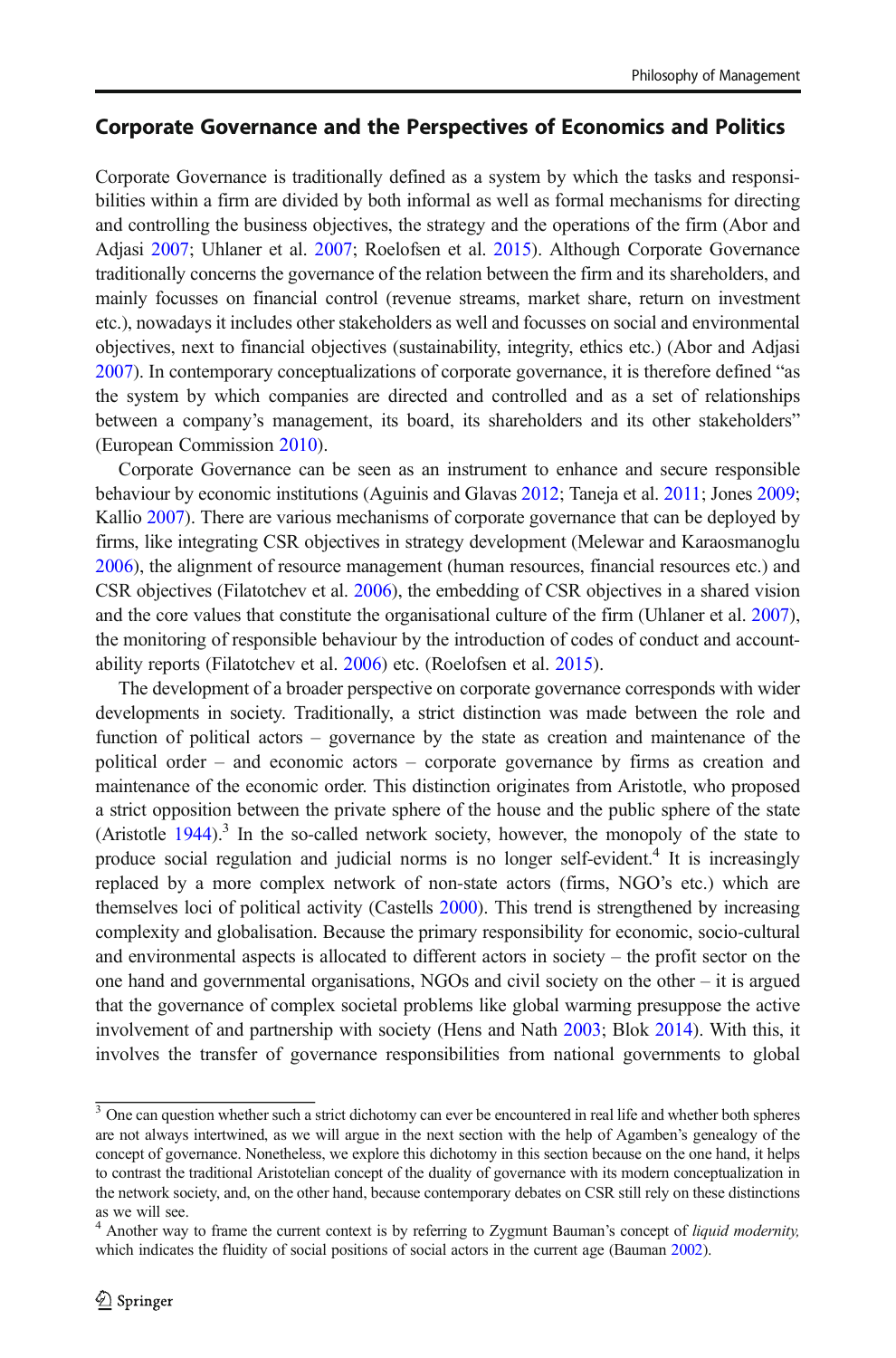networks of multiple actors like Multinational Enterprises (MNE's) and global NGO's. With these trends a new type of governance emerges. Such political arrangements beyond the nation state and beyond its authoritative power to enforce the law, which instead rely primarily on non-hierarchical forms of steering and non-coercive power, can be understood as governance without government. An example of this emerging type of governance can be found in the collaboration between the World Wildlife Fund (WWF) and Unilever, who developed a longterm program for sustainable fisheries. This initiative, which is known as the Marine Stewardship Council, is a certification scheme that enhances sustainable behaviour of suppliers, fisheries and seafood shops.

One can critically argue that this modern concept of governance without government leads to a sovereignty of the market. Sovereign parliamentary and legislative power of the nation state is becoming recessive and is increasingly dominated by the market power of globally operating Multinational Enterprises; increasingly, states become dependent on market actors, which challenge the idea of the sovereignty of the state; increased levels of privatization, deregulation and marketization transformed the relation between the sovereign state and economic actors significantly over the years. Accordingly, we may argue that instead of a sovereignty *over* the market, we nowadays see a sovereignty *of* the market.

In times of crisis, this ability of economic actors to take responsibility becomes questionable. At the micro level, self-regulation by economic actors becomes questionable if one considers corporate scandals like Volkswagen's manipulation of pollution emissions tests in the US notwithstanding all kinds of corporate environmental policies. At the meso level, we see a structural negative impact of industries on the environment. At a macro level, economic actors are sometimes seen as 'externalisation machines', which makes CSR a contradiction in its own terms (Bakan [2005](#page-16-0)). The European Agricultural sector is for instance responsible for around 10% of GHG emissions, but corporate actors do not invest in climate smart agriculture because they have no incentive to do so.

These crises raise all kinds of questions regarding the sovereignty of the market and call for a new political sovereignty over the market. This means that it is assumed that political action is needed to enhance and secure corporate responsible behaviour. It is either called for *political* CSR, i.e. a political legitimation of economic actors by incorporating deliberative democratic practices in corporate governance (Scherer and Palazzo [2011\)](#page-18-0). Or it is called for a bigger role of political governance as authoritative enforcement of corporate responsible behaviour by the introduction of new rules and regulation (Assländer and Curbach [2017](#page-16-0)). This call for the rehabilitation of the role of state regulation seems to be legitimate, as corporates have the tendency to serve their own interests, while national or even global governance is needed to serve the commons.

The question is, however, whether political actors can govern and control the market in the globalised and complex world we currently live in. Or is it the other way around that economic actors control the state, as political actors are influenced by the lobby activities of market actors and are influenced by the financial market of credit providers, ratings agencies etc. This 'paradox of regulation' shows the interdependency and interconnectedness of sovereign states and economic actors (Majone [1994](#page-17-0); Haines [2011](#page-17-0)). This paradox leads to the question whether the traditional opposition between the sovereign power of the Nation state and the economic power of economic institutions is not a mere pre-supposition that never existed in reality. If such a classical opposition is merely a supposition, we can no longer call for political CSR or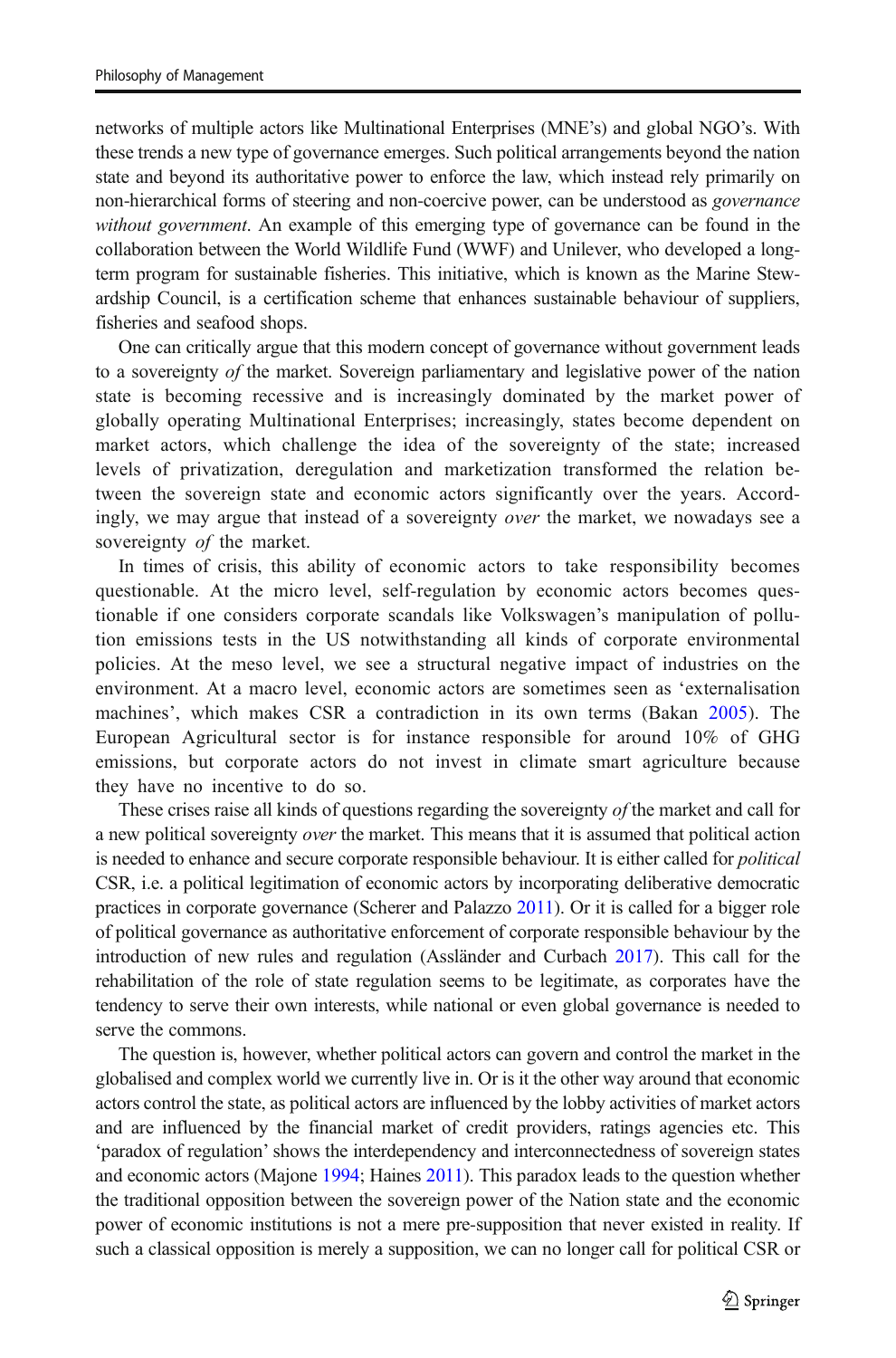for the rehabilitation of the role of political governance. On the contrary, it raises questions regarding the nature of this interrelation between sovereign states and economic actors (Tempels et al. [2017](#page-18-0)). How do we have to conceptualize governance in this context and what are the consequences for corporate governance of economic institutions?

In the next section, we turn to the intellectual history of the concept of governance by Giorgio Agamben to answer these questions. On the one hand, Agamben can help us to trace the presupposed distinction and even antachonism between political and economic governance in the philosophical and theological tradition. Agamben enables us on the other hand to reflect on the interrelation between political and economic governance and can inform our philosophical concept of corporate governance, because he rejects such a strict dichotomy.

#### Agamben's Genealogy of Governance and its Application in Corporate Governance Practices

Instead of taking a position in the debate whether there is a sovereignty of the market or a sovereignty *over* the market, we philosophically reflect on the two types of governance and their interrelation in this article. To this end, we consult *The Kingdom and the Glory*, a book on the genealogy of the concept of governance by Giorgio Agamben. In this book, Agamben asks for "the ultimate structure of the governmental machine of the West" and argues that the two types of sovereign political governance and economic governance originate from two dominant paradigms in Christian theology, namely political theology and economic theology (Agamben [2011\)](#page-16-0).

Even for readers who are not familiar with the Christian tradition, the difference between the two paradigms in theology can easily be understood. One of the traditional theological problems was how to reconcile the *unicity* and sovereign power of God with the *trinity* of the Father, the Son and the Holy Spirit, and with this, the reconciliation of the absolute and transcendent being of God with his providential and rescendent organization and administration of the world via his Son and the Holy Spirit (Agamben [2007](#page-16-0)). Political theology, on the one hand, concentrates on the nature of God and asks for his unicity, transcendence and sovereign power. This leads to a theory of the sovereignty of God. This paradigm of Christian theology is called political theology, because the theory of the sovereignty of God is juridico-political – God governs the world through the institution of universal rules, principles and norms, as opposed to the execution of this sovereign power by the application of these principles in management practices - and leads to contemporary theories of sovereignty.

Economic theology, on the other, concentrates on Gods relation to the created world. Oikonomia, as the Greeks understood it, is far removed from our contemporary understanding of economics, but concerns household management (Deslandes [2018](#page-17-0); Blok [2019](#page-17-0)). This administrative paradigm defines *oikonomia* originally. While *oikonomia* originally concerns the administration of the household as it is opposed to politics as governance of public life (Aristotle [1944](#page-16-0)), the economic theologians take the word *oikonomia* to designate the immanent order of the administration of divine life, and the governance of its creatures, i.e. God's divine plan of salvation. The difference between sovereignty and economy is that the first is ontological – it concerns the *being* of God – while the second concerns God's *praxis* – it concerns his administration and management of human life on Earth. According to Agamben, this administration is not dependent on a set of (sovereign) rules or principles, but is the result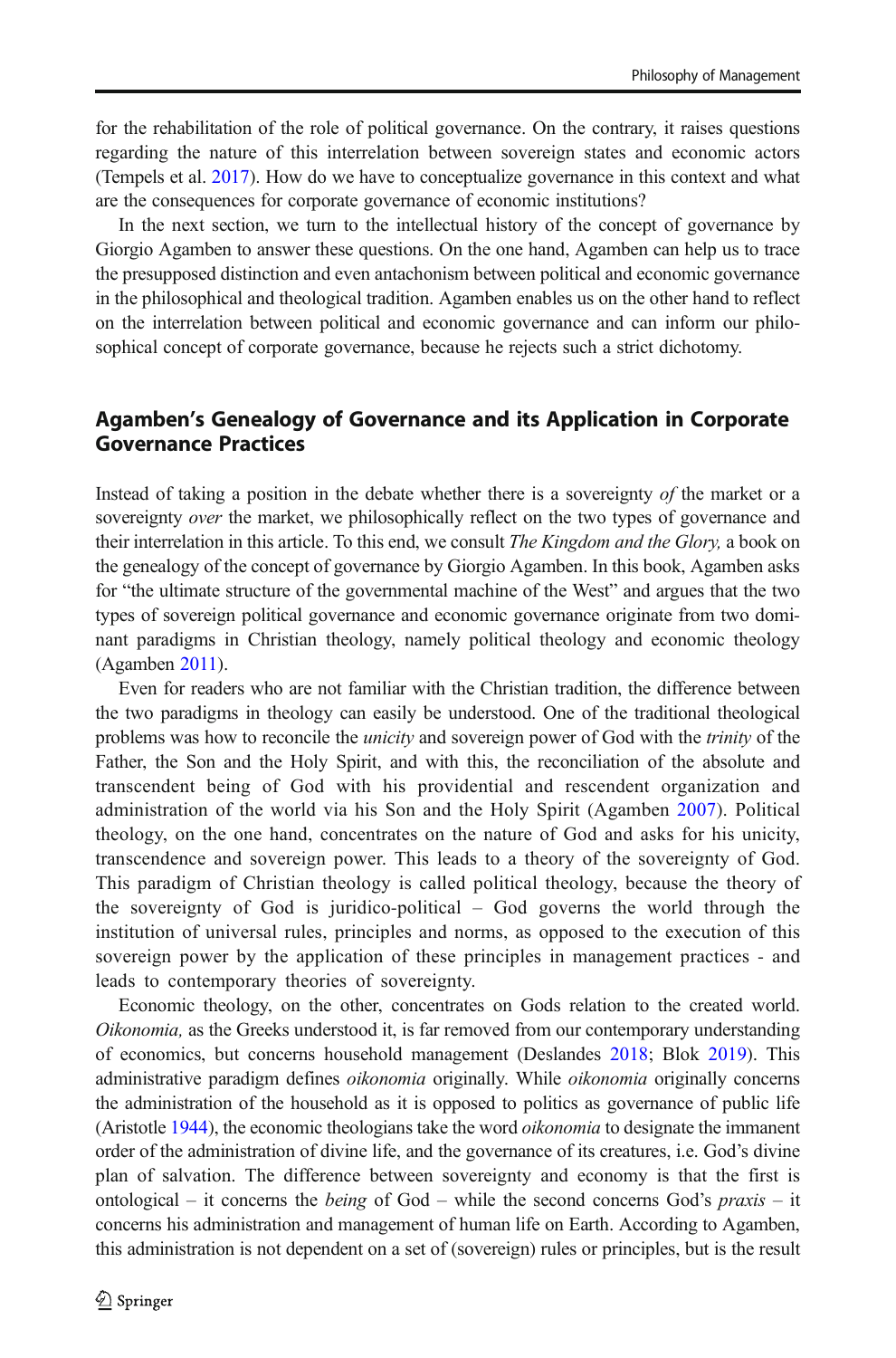of situational and pragmatic considerations that can be different in different situations (Agamben [2011](#page-16-0): 17-18).<sup>5</sup> "Oikonomia is presented here as a functional organization, an administrative activity that is bound only to the rules of the ordered functioning of the house (or of the company in question)" (Agamben [2011:](#page-16-0) 18). While Aristotle sees this *oikonomia* functioning in the ordered arrangement of the household, the economic theologians transposed this concept into the theological field in which it acquired the meaning of a divine plan of salvation (Agamben [2011](#page-16-0)).

The theological problem how to reconcile the unicity of God with the Trinity can now be solved: As the being of God is concerned, he is absolute one, but as the actions of God are concerned and the way he manages the world, he is three. More important for our discussion in this article is that although the economic theological paradigm is in first instance non-political, following Aristotle's strict distinction between economics and politics, the economic notion of divine providence and management of the world is transposed to the political governance of men. The theological distinctions between the being of God (sovereignty) and the actions of God *(oikonomia)* were transposed to the governance of men, i.e., kingdom as sovereign nonexecutive power *(auctoritas)* and administration and management as executive power (potestas) (Agamben [2011](#page-16-0)).

If we apply Agamben's categories in the contemporary context of governance practices, we recognize the distinctions he traced in the intellectual history of the West.<sup>6</sup> The idea that 'the King reigns but doesn't govern' is for instance transposed from the theological domain to the domain of political governance of men, and can be recognized in contemporary monarchies where the sovereign power of the king reigns without having any executive power. And in corporate governance of publicly listed companies for instance, we recognize this distinction in the separation between the executive board and the non-executive board. In other words, Agamben's conceptualization of the economic theological paradigm of governance next to the political theological paradigm explains common dichotomies in political life - kingdom and government, being and action, auctoritas and potestas, ordinatio and executio, law and order etc. - and explains the genealogy of economic governance in contemporary liberal democracies in the West, as well as the present domination of economy and management over all aspects of social life (cf. Salzani [2012;](#page-18-0) Whyte [2013\)](#page-18-0).

We now return to Agamben's reading of the genealogy of governance to further clarify the relation between economic and political governance. By tracing the theological origins of our notion of governance, Agamben not only explains why contemporary governance has taken the form of economic governance - theology conceives divine life as *oikonomia* (providence as divine government of the world) - which is transposed to the government of men. It also explains why governance always has these two aspects associated with being and action which cannot be reduced to each other – kingdom concerns the ontological level of the being of God while government concerns the practical level of the *actions* of God - while they also cannot be

<sup>&</sup>lt;sup>5</sup> In fact, Agamben is ambiguous in this. Sometimes he suggests that economic governance can exist independently because it is not dependent on sovereign power (Agamben [2011](#page-16-0); 17–18) – it is an-archic - while he at the same time argues that governance is dependent on such sovereign power (Agamben [2011](#page-16-0): 5) as we will see in the next section. If we take the idea of governance as bi-polar machine of sovereign political and economic power serious, we have to acknowledge their mutual dependency. This implies that they always co-exist and cannot exist independently.

<sup>&</sup>lt;sup>6</sup> It is clear that Agamben himself didn't apply his categories in the context of contemporary governance practices. If we pursue this way in this article, we depart from a strict interpretation of his work and apply his categories for our own purposes.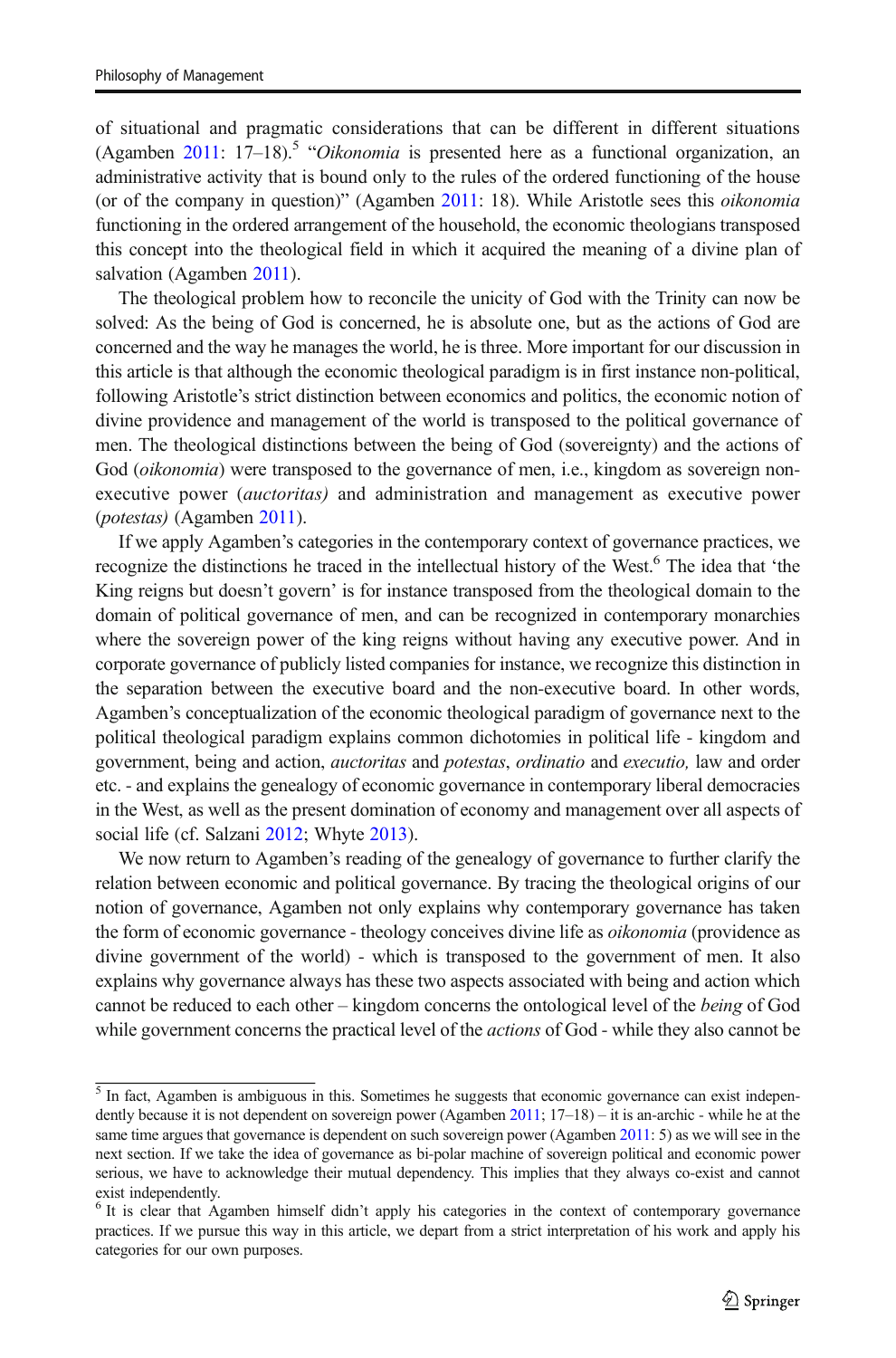completely separated – as the son of God, Jesus cannot be 'lower' than God and is godlike himself. The being of God concerns the sovereign transcendent power to establish normative principles according to which reality appears as established order, and the actions of God concern the economic administrative power to manage this established order in light of these normative principles (Agamben [2011:](#page-16-0) 81). In profane governance of life on Earth, we can recognize this inseparability of both types of governance according to Agamben; a governance structure that is only characterized by sovereign power would be ineffective and impotent, while a governance structure which is only characterized by economic power would be groundless and anarchic (Agamben [2007](#page-16-0)). Therefore, both aspects constitute governance as 'bipolar machine' according to Agamben, i.e., of sovereign or legislative power through universal laws, principles and norms, and of economic or executive and managerial power that applies these laws and principles in practice.<sup>7</sup>

If we apply Agamben's concept of governance as bipolar machine in the context of our discussion of the duality of governance that we introduced in the previous section, it can help us to reflect on the relation between political and economic governance. If we see a dominance of economy over politics as a result of deregulation, privatization and marketization, i.e., an economic sovereignty of the market instead of a political sovereignty over the market economy, than Agamben's categories can help us to diagnose the current situation. On the one hand, his categories help us to conclude that the current dominance of economics over politics testifies of an economic type of governance that is not limited by sovereign principles but is an-archic, a political 'empty' type of governance which can be associated with limitless capitalism (cf. Whyte [2013\)](#page-18-0). On the other hand, his categories can help us to understand that the dominance of economics over politics doesn't imply an 'end of politics' and ultimate victory of capitalism, but that it is embedded in the historical tension between sovereignty and oikonomia which constitutes this bipolar machine of governance. Based on this reading of Agamben's genealogy of governance, we then could argue for the rehabilitation of sovereign or political power in order to limit the economic governance associated with capitalism.

And yet, such a rehabilitation of political power would miss however a more fundamental problem that Agamben has with the classical notion of sovereign governance as politicallegislative power to establish universal rules, norms and principles. Agamben argues that such an establishment of governance by sovereign power involves a 'state of exception' (Agamben [2005](#page-16-0)). We turn now briefly to Agamben's notion of the state of exception in order to deepen our understanding of the concept of sovereign governance.

In political life, the sovereign can always decide on the exception or take an extra-legal decision, for instance in case of a crisis. In such a crisis, the sovereign can decide to temporarily suspend the applicability of the law or, in case of a revolution, to suspend the old law and replace it by a new law based on an extra-legal decision (Humphreys [2006\)](#page-17-0). Based on many examples in legal history, Agamben shows that such a state of exception is exceptional in history, but increasingly becomes the "paradigm of government" in the West (Agamben [2005:](#page-16-0) 7). For Agamben, the philosophical significance of the state of exception consists in the acknowledgement that a law, norm or principle functions as an inclusion and exclusion criterion. A classic example is the foundation of the Greek democratic political

 $7$  To the extent that *oikonomia* concerns the origin of economy according to Agamben's genealogy of economy and government, as the subtile of The Kingdom and the Glory suggests, we are legitimized to conceptualize oikonomia as economy and management. This is also confirmed in Agamben's interviews in which he directly connects his understanding of *oikonomia* with *economic management* (Agamben [2007\)](#page-16-0).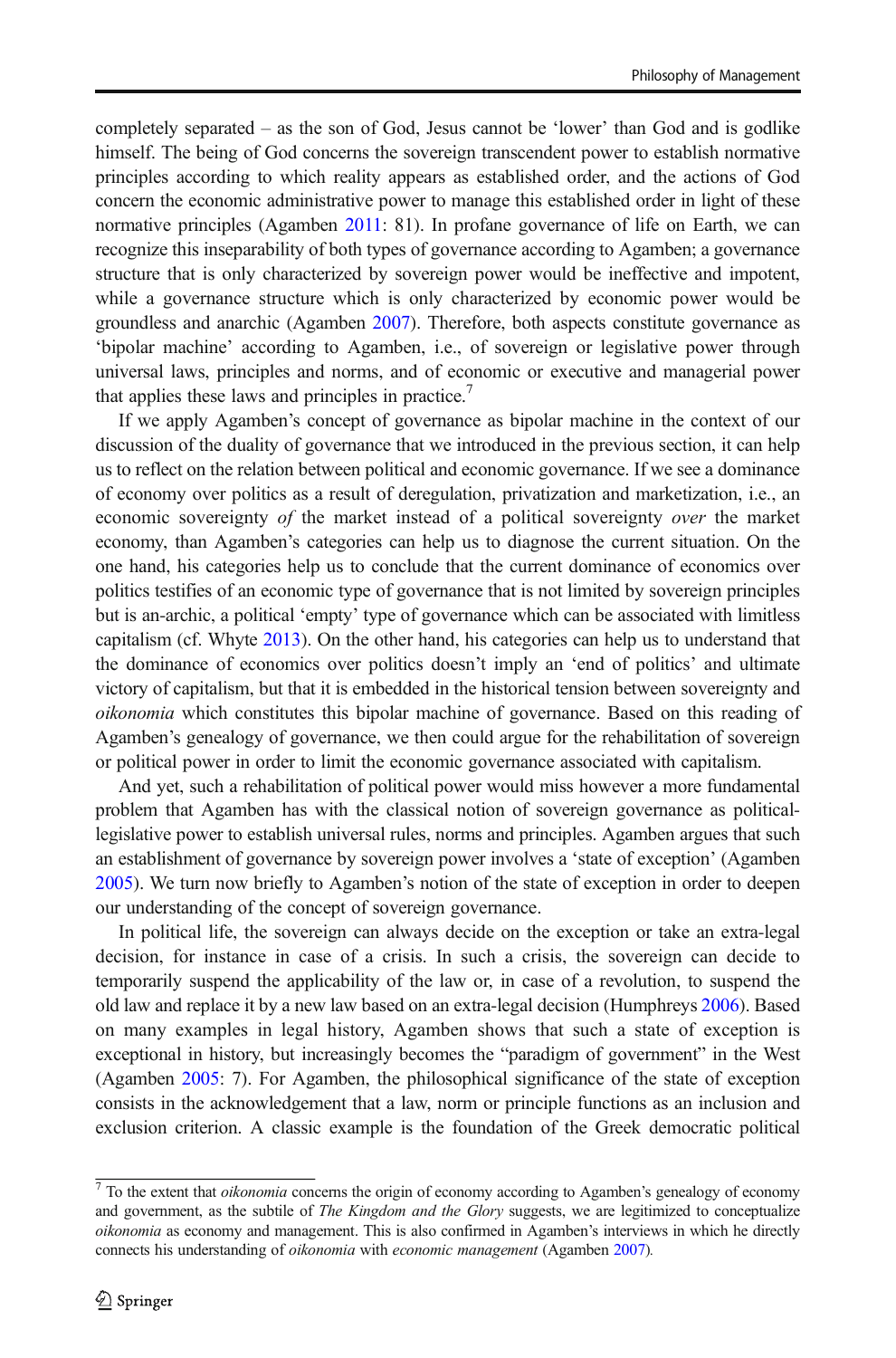system, which consisted in the suspension of the old law and the introduction of a new law that in fact includes free men in the political-legislative system and excludes women and slaves. With this, it becomes clear that any law or principle acknowledges the law's outside – the law that defines what is free man implies at the same time the existence of behaviour that falls outside this definition. Women and slaves as such 'outlaws' drive the constitution of the legal system and the execution of extensive power to integrate them within the system – whether by punishment and sanctions or by education and cultural assimilation – and at the same time, the remaining 'outlaws' are reduced to 'bare life' of an a-political existence.<sup>8</sup>

If we apply Agamben's notion of the state of exception of sovereign governance in the context of CSR, we easily see what is at stake. One of the domains of CSR is corporate sustainability in order to address the global challenge of global warming. If global warming is framed as an urgent global problem and threat of humanity, as is indicated in many books and reports, and if a 'rhetoric-reality' gap exists between political statements about the climate actions needed and the lack of corporate responsible action in practice, one can question the ability of economic institutions to take corporate responsibility to address this global problem and call for political action (see §1). But one can question whether the current democratic institutions are able to actually address the problem (Flinders and Wood [2014\)](#page-17-0). Not only do we not have a systematic politics of climate change (Giddens [2011](#page-17-0)), but we can even question whether climate action can be made in liberal democratic societies because of the self-interest of the powerful elites and/or the relatively short time horizon of democratic policy makers (cf. Shearman and Smith [2007](#page-18-0); cf. Flinders and Wood [2014\)](#page-17-0). This emergency of the problem in combination with political inaction may call for a state of exception, i.e. authoritative interventions by the state. A country like the US could for instance install a system of global climate controlling satellites, while using undemocratic procedures (cf. Oels [2012](#page-18-0)). With this sovereign political intervention, a law defines what is sustainable performance (e.g. integration of both economic and environmental sustainability for instance) and what falls outside this law (e.g. environmental unsustainable behaviour performed by companies that are solely focussed on economical sustainability). These companies, that can be seen as 'outlaws', drive the constitution of the legal system and the execution of extensive power to integrate them within the system. The call for an 'authoritarian regime' to politicize the climate change challenges (Shearman and Smith [2007](#page-18-0)) testifies of such a sovereign attempt to capture and control this anomy by bringing this 'outside' of the law under the jurisdiction of the law.

<sup>&</sup>lt;sup>8</sup> While Agamben associates the state of exception with sovereign power in his early work, in The Kingdom and the Glory, he seems to associate it with economic power as well. "The paradigm of government and of the state of exception coincide in the idea of an *oikonomia*, an administrative praxis that governs the course of things, adapting at each turn, in its salvific intent, to the nature of the concrete situation against which it has to measure itself" (Agamben [2011](#page-16-0): 50). This doesn't mean that both coincide. While the state of exception is clearly related to universal rules and norms that imply inclusion and exclusion practices, as Agamben has shown convincingly, this cannot be said of economic governance. Oikonomia concerns the administrative action which can be performed without a set of rules or principles, as is the result of situational and pragmatic consideration on a case to case basis (cf. Whyte [2013\)](#page-18-0). According to Aristotle, economy concerns the administration of the household with respect to the satisfaction of needs. The political domain of living the good life limits economy and thanks to this limitation, a rational or virtuous economy is possible which doesn't degenerate. Without such a limitation by politics, economy would degenerate and end in the limitless accumulation of wealth. Agamben points in another direction. Even if economy is limited by the political domain, it doesn't result in the good life because of the state of exception it is dependent upon. While sovereign power neglects the singularity of human existence in favour of the generality of rules and principles, economic power can be seen as the actual disciplining power which is at stake in the economic execution of inclusion and exclusion practices. In this respect, we can also speak of an economics of exception.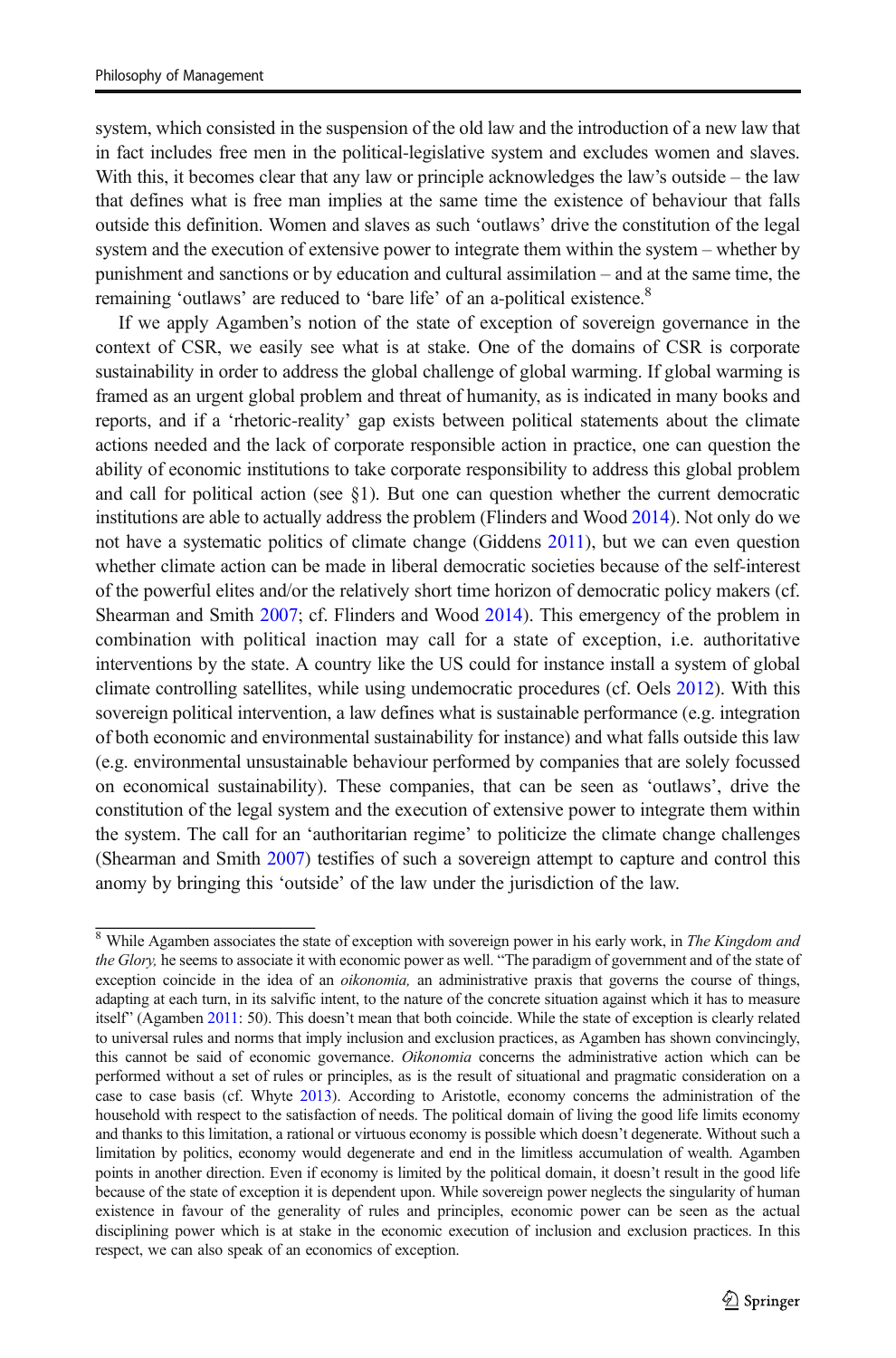Although the current institutional inadequacy to tackle global warming (Gardiner [2006\)](#page-17-0) may provide arguments for the installation of such an authoritarian climate politics, Agamben's categories show that such a state of exception, which is inherent in sovereign power, would reduce the individual responsibility of corporate actors – the sustainable entrepreneur or responsible manager - in light of the totalitarian claims by the universal laws, rules or principles.<sup>9</sup>

If we apply Agamben's concept of the state of exception of governance in the context of corporate governance, we recognize these inclusion and exclusion mechanisms as well. Companies nowadays form multi-stakeholder alliances and cross-sector partnerships together with research institutes and NGO's in order to address complex societal issues. The governance of these partnerships is difficult because of the different value frames and roles of the actors and the power relations involved. In the literature, various governance interventions are proposed to deal with these issues, such as value frame fusion (Le Ber and Branzei [2010](#page-17-0)) or constructive conflict (Cuppen [2012](#page-17-0)). As we have indicated elsewhere, most literature on governance arrangements have the tendency to harmony, consensus and alignment among multiple stakeholders (Blok [2014\)](#page-16-0), while fundamental differences among these stakeholder are insufficiently taken into account. Based on Agamben's work, we could explain this tendency to harmony and consensus as the result of the state of exception, i.e. of the introduction of a norm or principle for inclusion and exclusion, in which the fundamental differences among stakeholders are neglected in favour of their commonality (Blok [2018a\)](#page-17-0). The state of exception in corporate governance practices is further confirmed by inclusion and exclusion tactics in the framing of the problem and in the selection tactics of stakeholders and partners for collaboration; radical stakeholder groups are often excluded from the collaboration while modest stakeholders are included (Blok [2014\)](#page-16-0).

Also at the organizational level, the state of exception can be found in corporate governance practices. Corporate governance introduces general procedures and norms, which show what is seen as important for a company, for instance profit and sales, but also social and environmental aspects. The state of exception is found in the disciplinary power of corporate governance initiatives in which the singularity of the individual employee or manager and his or her value frames and norms are neglected in favour of common corporate goals. Standardisation for instance makes comparability possible, but implies the neglectance of the singularity of individual managers and employees (Robert [2001](#page-18-0)).

Because the state of exception is inherently involved in governance practices, we can understand why the criticism of the current dominance of economic governance over political sovereignty - which can be associated with the inability of market economies to perform ethically in business life - cannot simply be solved by calling for the rehabilitation of sovereign or politic power in order to limit economic governance. In such a situation, we may seem to engage in social responsibility by political interventions, but we subscribe consciously or unconsciously to the state of exception as well, in which the individual responsibility of

<sup>&</sup>lt;sup>9</sup> Contrary to the state of exception of sovereign governance, which founds a politics of inclusion and exclusion, Agamben proposes to develop a notion of politics beyond sovereign law and based on his notion of bare life. For Agamben, the reduction of the singularity of human existence to bare life in light of totalitarian claims by universal laws shows a non-relation between law and life and opens a new perspective on politics. While politics is always seen within the context of the law – whether it is constitutive power that establishes the law or is contaminated by the law – Agamben explores the possibility to move beyond the connection of politics and law and to connect it with bare life in his project (Agamben [2005](#page-16-0): 88; Humphreys [2006](#page-17-0): 683–684). The further elaboration of this notion of politics is beyond the scope of this article.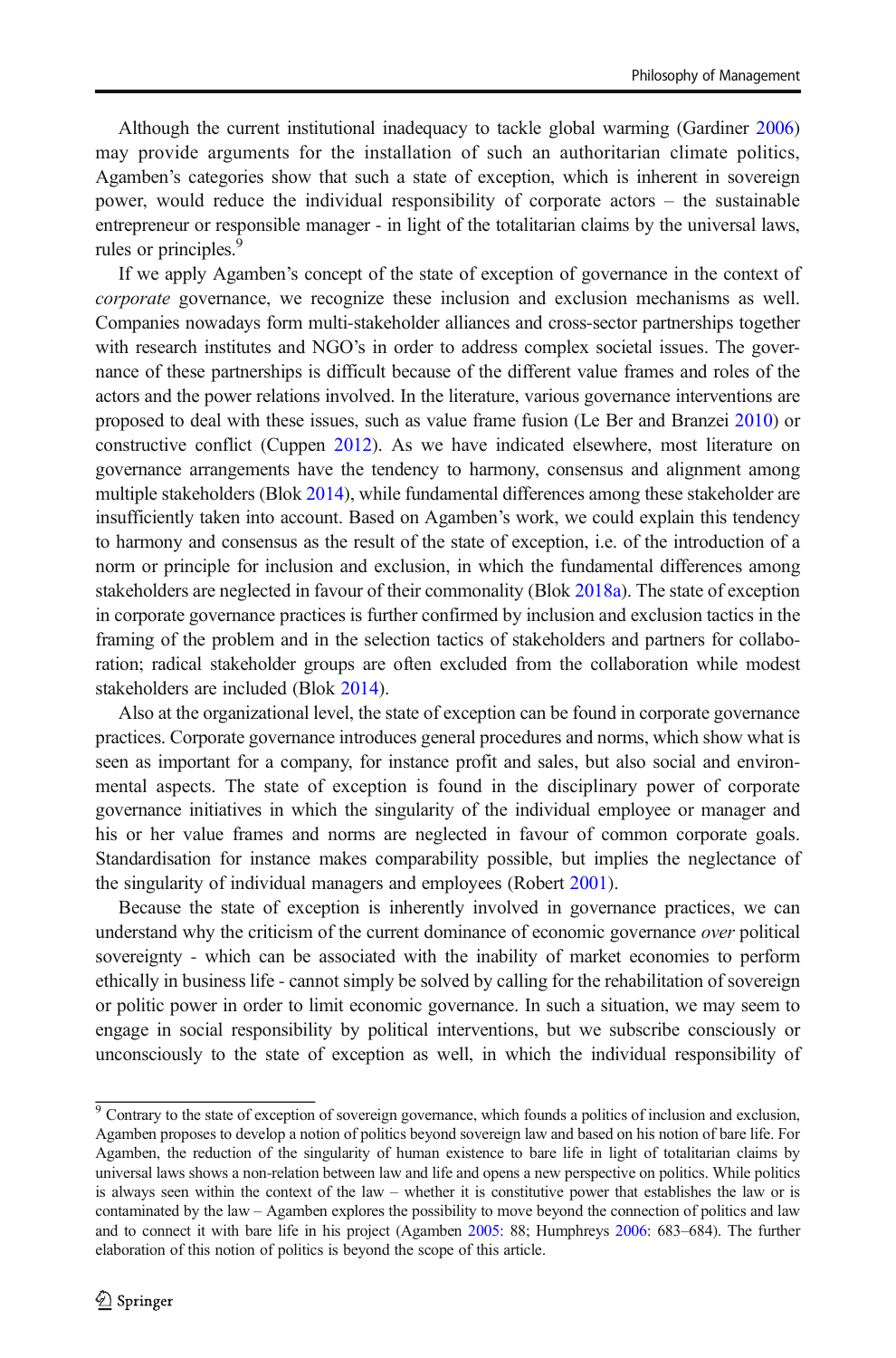corporate actors - the sustainable entrepreneur or responsible manager - is neglected. This raises the question how we can govern CSR without neglecting the individual responsibility of the actors involved (see further next section).

With the help of Agamben's conceptuality and our application of his categories in the context of corporate governance in this section, we can now re-reconsider the sovereignty of the market that we discussed in the previous section. Based on Agamben's conceptuality of the bipolar machine of governance, we can first of all argue that the diagnosis of a sovereignty of the market is wrongly stated because there is no such thing. Sovereignty concerns the ontological level of universal rules, principles and norms, and we have seen that economy concerns the practical level of administration and management. So if we want to frame the diagnosis, we have to frame it as an age of economic governance without sovereignty. From the perspective of Aristotle, economic thinking which is not limited by the political ideals of the good life is not economic in the proper sense of the word, but a limitless accumulation of wealth. This is called *chrematistics*. Interestingly enough, *chrematistics* is pretty much comparable with what we nowadays see as the liberal market economy.

Second, however, based on Agamben's conceptuality, we could argue against such a diagnosis of an economic governance without sovereignty today: "Today, we could say that the act of government or execution has the primacy, it is clear, the crisis of parliamentary and legislative power is evident everywhere. It is like dead, legislative power doesn't exist anymore in Europe or the United States, an absolute primacy of government. But anyway – even in this case – both poles are there: so one pole can prevail on the other, like now it is the case for government and executive power, but nevertheless they must be there, otherwise no government, there is another form of power" (Agamben [2007:](#page-16-0) 5). Why? If we take the idea of governance as bi-polar machine serious, we have to reject the idea of an economic governance without sovereignty. Also in the current hegemony of economic governance, the role of sovereign power is still important. This is confirmed by the current practice of deregulation and marketization that goes hand in hand with the enlargement of the whole legal system (Sustainable Development Goals, Carbon pricing systems etc.). Economic and sovereign power in fact go together and build this bi-polar machine.

Third, based on Agamben's conceptuality, we could criticize a strict distinction between sovereignty and economic governance today. A strict differentiation between economic and political institutions is merely apparent because all actors are political/economic from this perspective, are determined by this bi-polar machine.<sup>10</sup> The marketization of global warming in the bio-based economy and the politization of corporate activities, ranging from lobbying activities to political CSR for sustainability, can illustrate these trends. This corresponds with the idea that regulation in the network society cannot be seen any longer as state intervention, but as part of a political-economic constellation of power in which political and economic

<sup>&</sup>lt;sup>10</sup> Agamben's criticism of a strict distinction between political and economic governance makes clear that the 'state' of exception can be considered as 'economics' of exception as well. In this respect, he anticipated criticisms like the one uttered by Hardt and Negri: "The political is not an autonomous domain but one completely immersed in economic and legal structures" (Hardt and Negri [2009:](#page-17-0) 5). For Agamben, the state of exception is connected with governance as bi-polar machine of both sovereignty *and* economic governance. It may be the case that Agamben, because he associates the state of exception both with political and economic governance, doesn't pay full attention to other problems which can be associated with economic governance. Although Negri and Hardt misunderstood Agamben, as if he associated the state of exception only with sovereign governance, they hint in this direction when they say that by focussing on the sovereign exception, "economic and legal structures of power tend to be pushed back into the shadows" (Hardt and Negri [2009:](#page-17-0) 4).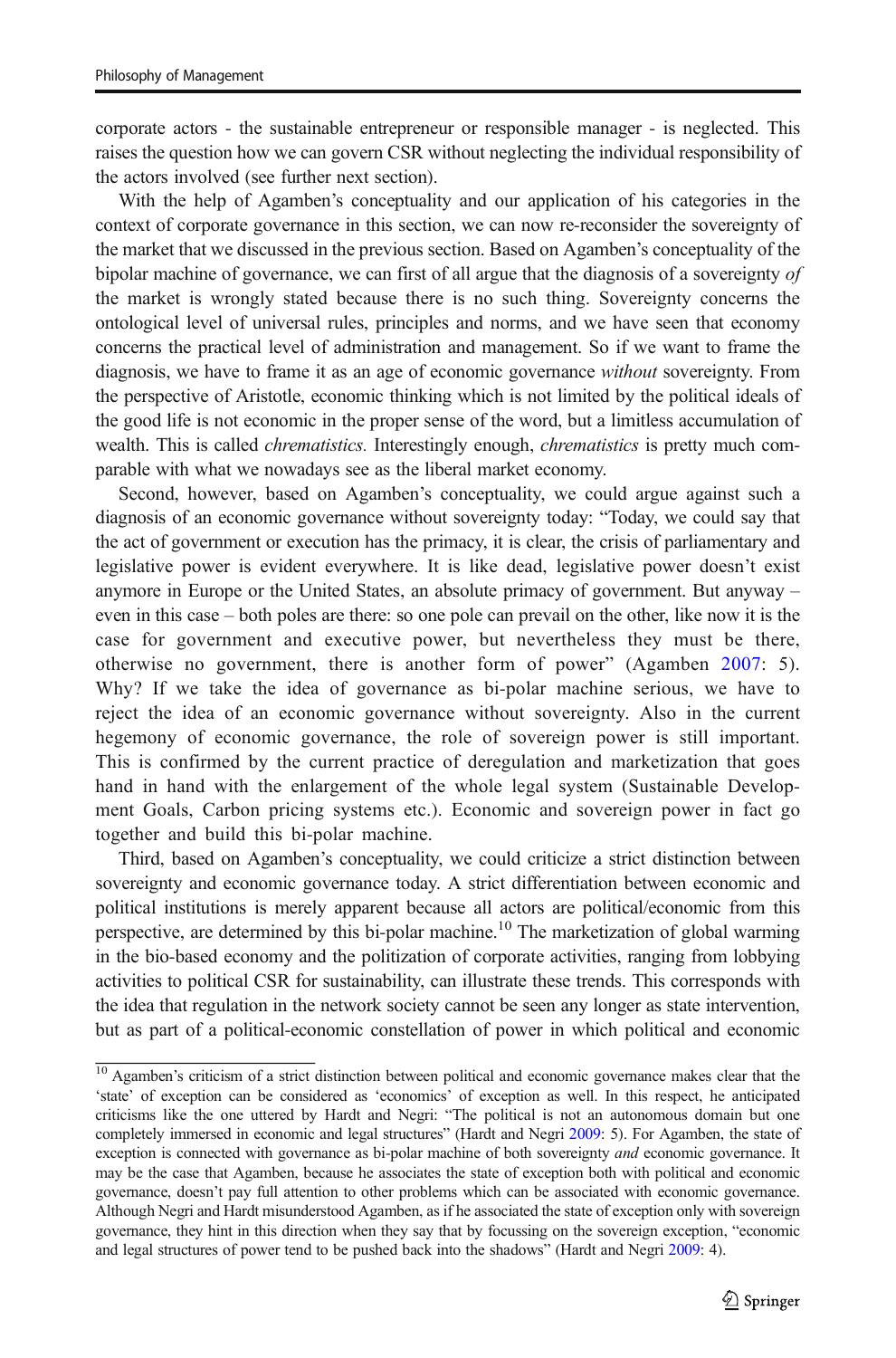actors are intertwined and mutually dependent. It is clear that the call for a bio-based or circular economy for instance is not merely political or economic. This calls the whole dichotomy between sovereignty of the market versus sovereignty over the market into question and calls for the acknowledgement that politics and economics do no longer represent two separate domains where one of the two is sovereign over the other. It rather shows that economic institutions are always already political and economic; always involve already political and moral statements about what is good and wrong, what for instance are good relations of business and society, good ways of production, distribution and customer relationships etc. Examples are the free market as a norm in either economic and political life, or the sole economic role of economic actors in society as a principle.

Our analysis in this section shows that in a fundamental way, the question about the political legitimation of corporate governance, whether it is found in political CSR within economic institutions or in political limitations of economic institutions, always comes too late. Corporate governance is always already guided by a bi-polar machine of governance, whether this is found in 'internal' corporate sovereignty (mission statements and core values for instance that guide CSR policies or in 'external' political sovereignty (governmental rules and regulations that enhance and secure corporate responsible behaviour). We could argue that sovereign governance and economic governance have to be understood as di-polarities where no clear line can be drawn between political and economic actors as if they were two different substances. In fact, the continuous oscillation between political and economic tendencies constitutes a field in which both rely on each other and are in continuous tension (cf. Raulff and Agamben [2004](#page-18-0); Whyte [2013;](#page-18-0) Agamben [2011](#page-16-0)). For this reason, we will no longer talk about either economic or political actors in this article, but about economic/political actors.

Based on Agamben's conceptuality of governance as bipolar machine, we can criticize the current discourse about the sovereignty of the market and call for a new sovereignty over the market, because it shows that control cannot be found in a unilateral preference of political sovereignty over economic governance or vice versa. In fact, the symmetry between sovereignty and economy in governance as bi-polar machine shows why economic governance may pretend not to make use of norms, but requires such norms on the one hand, and in fact implicitly presupposes such norms in a self-evident and uncritical manner. The concept of governance as bipolar machine in fact provides good reasons for our acceptance of the bipolar machine of sovereignty and economics in which both approaches are integrated in a governance framework for CSR and reflection on the presupposed principles and norms is an integral part of the effort to perform ethically in business life. What is more, governance as bipolar machine can also help to criticize the current calls for a new sovereignty over the market, because they may unconsciously subscribe to the state of exception in which the individual responsibility of corporate actors and their viewpoints is neglected and disciplined in favour of 'common' goals.

In sum, although Agamben's genealogy of the concept of governance helps us to analyse current practices of governance, his main contribution is that his conceptuality enables us to take a critical stance. The problem is therefore not that politics should be rehabilitated because such a rehabilitation wouldn't deal with the real problem at stake, namely that each governance framework is characterized by the state of exception. The question then is not how economic actors can be limited by political action, but whether the politics of economic institutions, whether it is found in political CSR or in the political limitation of economic institutions by political institutions, can ever be seen as a suitable governance model.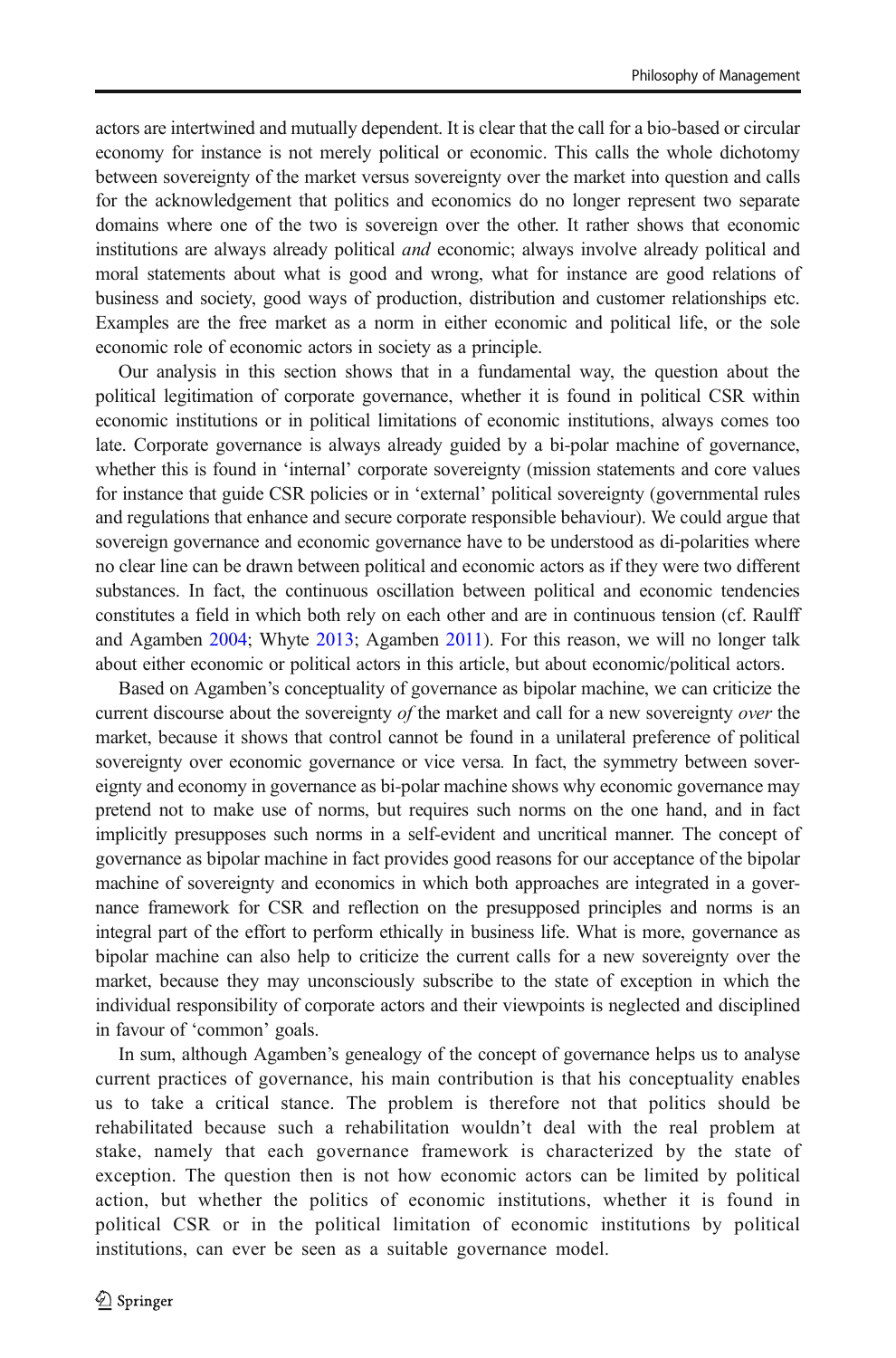#### Philosophical Reflections on the Concept of Corporate Governance

At the same time, we may argue that something radically changed in our current society, which is threatened by global warming. On the one hand, CSR can be seen as a corporate approach to integrate grand challenges like global warming in business operations (Dahlsrud [2008](#page-17-0)). On the other hand, the urgency of this challenge requires that immediate action is taken by actors in society, including economic institutions. The current political, in which inaction is made excusable because of the complexity of the problem (the difficulty of global politics, scientific uncertainty about calculations of future climate impacts etc.), and which facilitates the delay of actual climate action at our convenience, is no longer possible (Gardiner [2006](#page-17-0)). On the contrary, we need all the creativity and innovative potential to come up with new solutions of global warming, like geo-engineering etc. Does this mean that we have to rehabilitate the bipolar machine of governance as sovereign power and economic management by economic institutions?

We can argue against such a rehabilitation if we take the nature of grand challenges like global warming serious. We have to acknowledge that there is no sovereignty, no general principle, norm or law that can guide us in the solution of these challenges. While the performance of corporate responsible behaviour presupposes that we know what is right and wrong in business life, grand challenges like global warming can be considered as highly complex or 'wicked' problems (cf. Rittel and Webber [1973](#page-18-0)). Wicked problems are complex, ill-structured and public problems, like life-style diseases, poverty in the South and climate change. Several authors have indicated that global warming is such a highly complex problem because it concerns global and interconnected issues like climate change, increasing populations and changing consumption patterns, which cannot be solved in traditional ways or by simple solutions (Blok et al. [2016](#page-17-0); Brennan [2004;](#page-17-0) Ehrlich and Ehrlich [2009](#page-17-0))). Further indications of this wickedness can be found in the dispersion of causes and effects – emissions of greenhouse gasses (GHG) are produced in a particular geographical area but have global effects – in the fragmentation of agency – there is no centralised system of global governance to tackle this global problem, while local agents have the tendency to serve their own (unsustainable) interests (cf. Harding [1968\)](#page-17-0) – and in institutional inadequacy – local enforceable sanctions to enhance and secure more sustainable behaviour is limited by the current, mainly national institutional context (Gardiner [2006](#page-17-0); cf. Jamieson [2007\)](#page-17-0). In such a context, it is difficult, if not impossible, to conceptualize how different human stakeholder groups and institutions, who have a broad variety of perspectives and interests, accept responsibility "to maintain a non-declining set of opportunities based on possible uses of the environment for future members of their communities" (Norton [2000](#page-18-0): 1043).

If the key characteristic of grand challenges like global warming is that the distinction between good and bad behaviour is difficult because of their complexity, it is impossible to identify sovereign laws, norms or principles that can help us to unequivocally distinguish good from bad behaviour regarding these type of challenges. This is the fundamental problem of the call for an authoritative regime of global warming, because such a regime presupposes that appropriate norms and principles can be identified, while this is highly questionable if we acknowledge the wickedness of global warming. For instance, it only makes sense to introduce an authoritative regime if we know which behaviour is appropriate, and especially in case of wicked problems like global warming, we don't know which behaviour is appropriate. We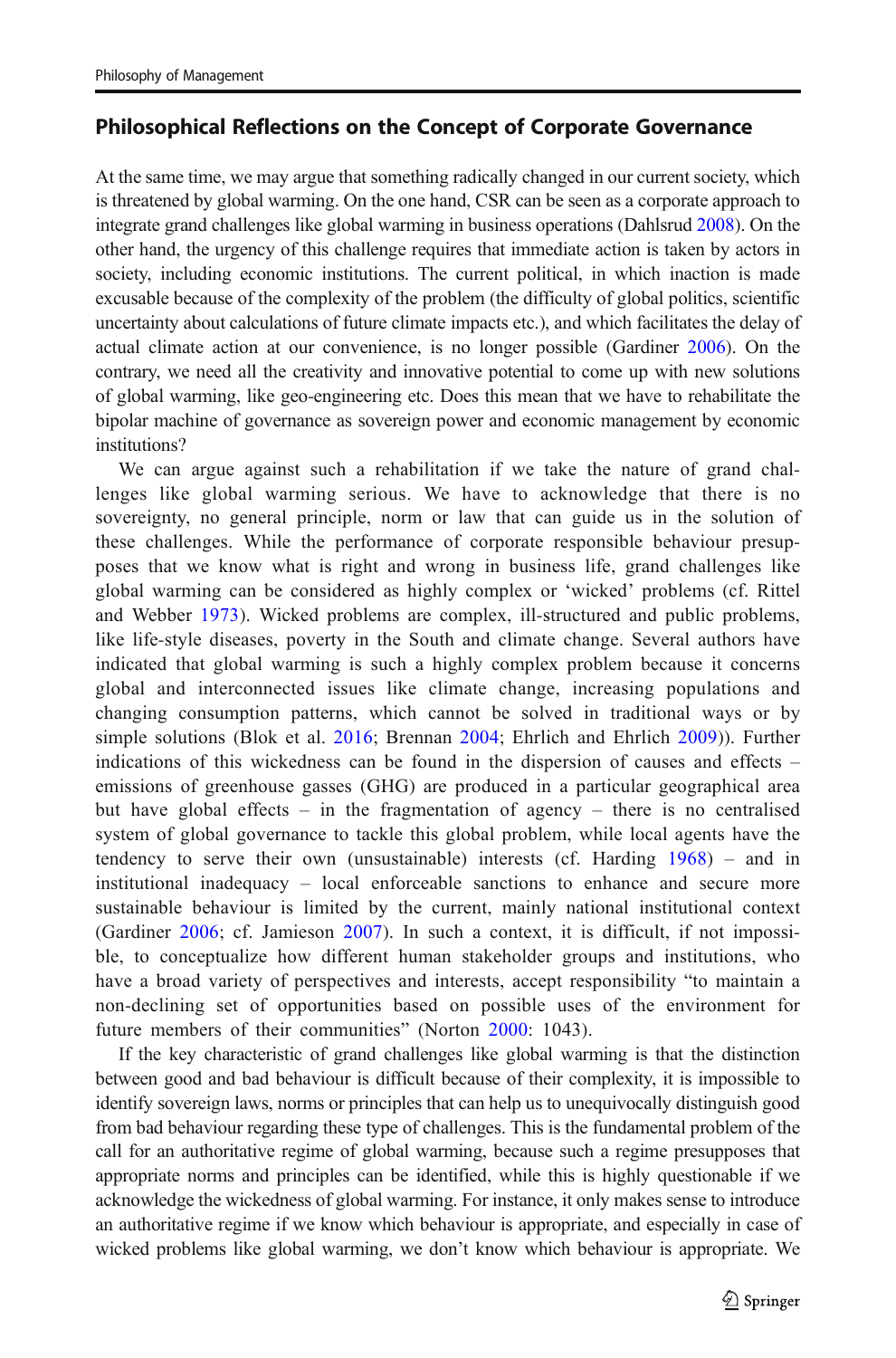have no familiarity with future generations that live on Earth in about 1000 years, we don't know their values and stakes or anything else that can guide our current behaviour. In other words, if we take our epistemic insufficiency regarding the future impacts of our current interventions serious, we don't know which norm or principle could guide our politics of climate change. Not only political government is limited in case of grand challenges, but also economic governance. Economic management and control practices are dependent on sovereign principles and norms, while precisely these norms fail in the case of grand challenges which involve a variety of ideas and values frames of different stakeholders. So even if we want to rehabilitate the bipolar machine of governance because of the urgency of global warming, we have to acknowledge our epistemic insufficiency with regard to both the proper norms and principles (sovereign governance) and the proper management of the problems based on these norms (economic governance). How to navigate between the extremes of a call for an authoritative politics of climate change, which remains groundless in light of the wickedness of global warming, and a political inactivity that is certainly convenient for companies in the Northern hemisphere, but definitely catastrophic for future generations and people in the global South.

Instead of engaging in a pragmatic strategy to tackle these grand challenges in business life (Ferraro et al. [2015\)](#page-17-0), we engage in a philosophical reflection on the grand challenge of global warming in this article, and ask whether such global problems leave room for a state of exception. If we reflect on the *global character* of the environmental crisis we face today, we understand that a fundamental state of inclusion in this problem situation is at stake. The experience of *global* warming primarily concerns the experience of the globe as a whole. Or put in more philosophical terms, the experience of the *whole* of being, in which the one who experiences is included (Zwier and Blok [2017\)](#page-18-0). While in previous times, we may thought that we could externalize waste and emissions to the environment, we currently experience that all waste and emissions we try to externalize return to us as a boomerang, namely in terms of global warming which is therefore inescapable for us. With this, the Earth becomes an interior space in which we are *included*, i.e. without any possibility of a position outside this whole. It provides an experience of the immanence of human existence and its institutions to the world we live in and on which we entirely depend. This opens a new perspective on the state of exception, which is characteristic for current climate governance; the state of exception of climate governance turns out to be embedded in a fundamental state of inclusion in this problem. So even if we acknowledge that governance is characterized by a state of exception, we may argue that such an exception is embedded in a state of inclusion. What is at stake in wicked problems like global warming is an *intimacy* of actors in the interior space of planet Earth.

A more proper orientation for climate governance by economic-political actors emerges if we ask: what is it, in which we are included? We can argue that planet Earth itself could function as sovereign principle or norm that should guide our climate governance. On the one hand, we can identify the Earth as sovereign principle for our existence, to the extent that human existence emerges, unfolds and expands based on the pre-existence of the Earth, and threatens to go back into the Earth at the end of this era in which humanity is threatened by global warming (cf. Blok [2016](#page-16-0)). The Earth can be seen as sovereign in the literal sense of the word. It is the highest (or better, lowest), whose height itself is no longer dependent on or relative to something else: it concerns the absolute (cf. Nancy [2007\)](#page-18-0). The unique situation of planet Earth that is threatened by global warming unsettles us – we experience our full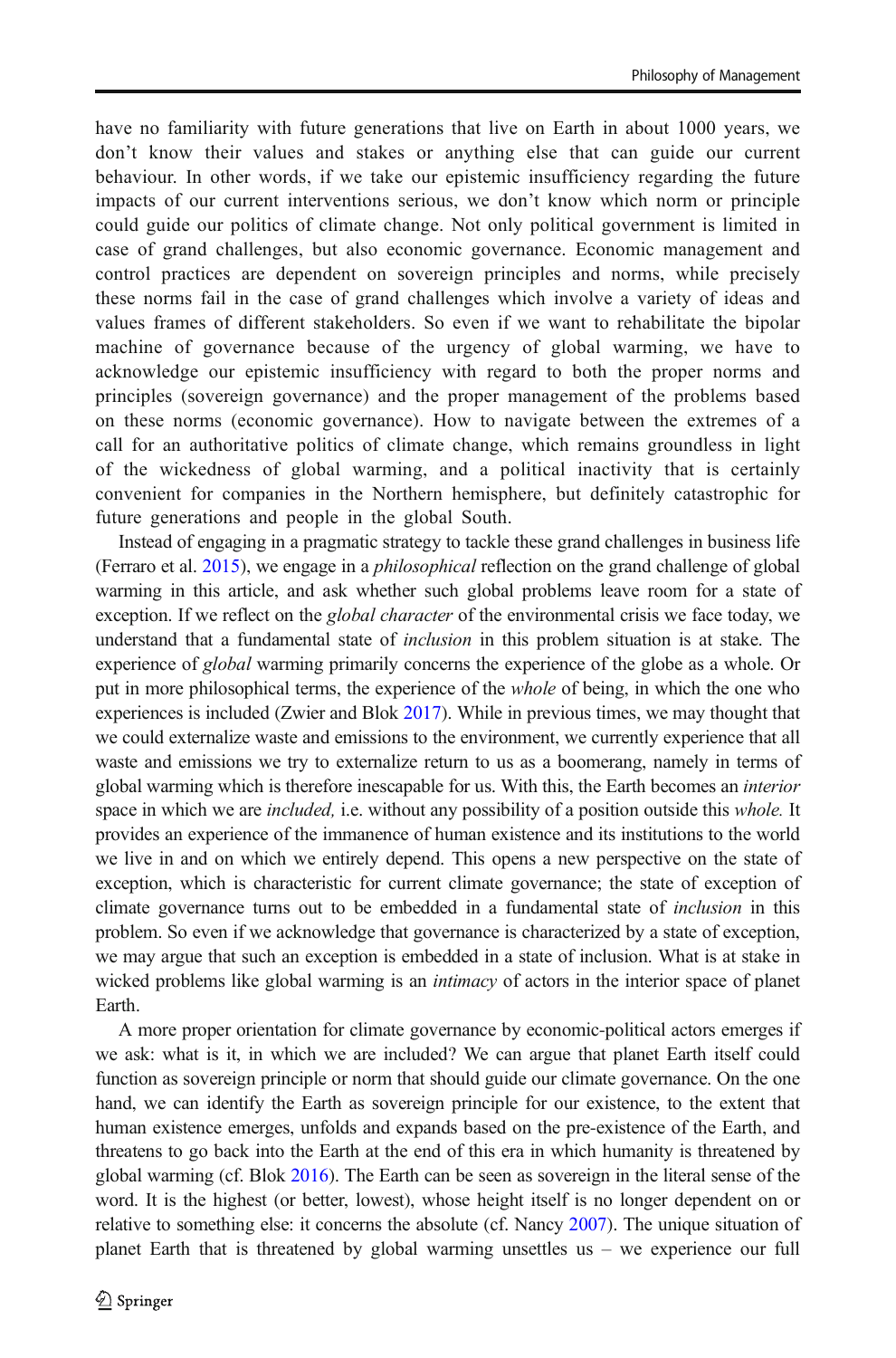dependency on the carrying capacity of the Earth for the first time - and calls us to sustain this Earth as supportive ground for human existence.<sup>11</sup> This call is normative, since the Earth as supportive ground operates as norm or regulative idea that guides behaviour. This norm is 'open' for revision, as opposed to general or universally valid, to the extent that the application of this norm remains always a finite or limited one compared to the wickedness of the problem, remains always questionable, adjustable and improvable. This means that any norm always remains situational – only valid in a limited way and for a specific purpose and time frame, while we have to remain principally critical towards the applicability of such a norm or principle in light of this wickedness of the problem at stake. Such an 'open' norm precludes every effort to establish an authoritative regime, while it at the same time prevents political inaction.

Corporate governance of economic/political actors is guided by this open norm as well; corporate governance actually engages in corporate responsible behaviour to address grand challenges like global warming, while it acknowledges the situational character of all governance interventions. It provides a concept of corporate governance that doesn't claim any universal or general validity of its interventions because of the epistemic insufficiency of economic/political actors regarding the wickedness of problems like global warming.

Based on these considerations, we propose a bipolar concept of corporate governance as administration of planet Earth, in which planet Earth itself operates as sovereign dimension for corporate governance of the Earth by economic/political actors. This notion of corporate governance acknowledges the ultimate dependency of economic/political actors on the biophysical capacities and limitations of planet Earth. We develop four preliminary characteristics of this notion of corporate governance that can help economic/political actors to navigate between an authoritarian politics of global warming and political inactivity.

1) If corporate governance concerns the Earth as a whole, and this whole constitutes an interior space in which any state of exception is embedded, then corporate governance is characterized by a state of inclusion. Contrary to any ex-ceptional position, economic/ political actors are radically involved in the governance of this interior space. This state of inclusion does not only highlight their dependency on the Earth as supportive ground for their public and private operations, but also their responsibility when it comes to sustaining the Earth as such a supportive ground. Contrary to the state of exception that favours the generality and universality of norms and principles over the singularity of actors, the state of inclusion highlight the individual responsibility of economic/political actors as intimately connected with this interior space in corporate governance.<sup>12</sup> Corporate governance involves a shift from a governance style based on normative rules and principles – a being held responsible for global warming based on general norms and principles - to a governance style based on the singular normativity of the Earth – taking responsibility for global warming in actual corporate responsible action and behaviour (Blok et al. [2016\)](#page-17-0)

 $11$  With this, we do not want to imply yet that the Earth has a *call* on human existence to act in an ethical way, as is sometimes suggested in the literature (Blok [2015](#page-16-0)). We leave this question aside for the moment and highlight the normative dimension of the Earth, whether this Earth positively or negatively calls for our taking actual responsibility in our actions and behaviour.

 $12$  With this intimacy, we don't have a complete coalescence of man and Earth in mind in which no-self is left, but an intimacy which acknowledges the res-cendence of the spacio-temporal infinity of the Earth beyond our human involvement, an asymmetric relation between man and Earth at the same time. The articulation of this intimate asymmetry is beyond the scope of this article.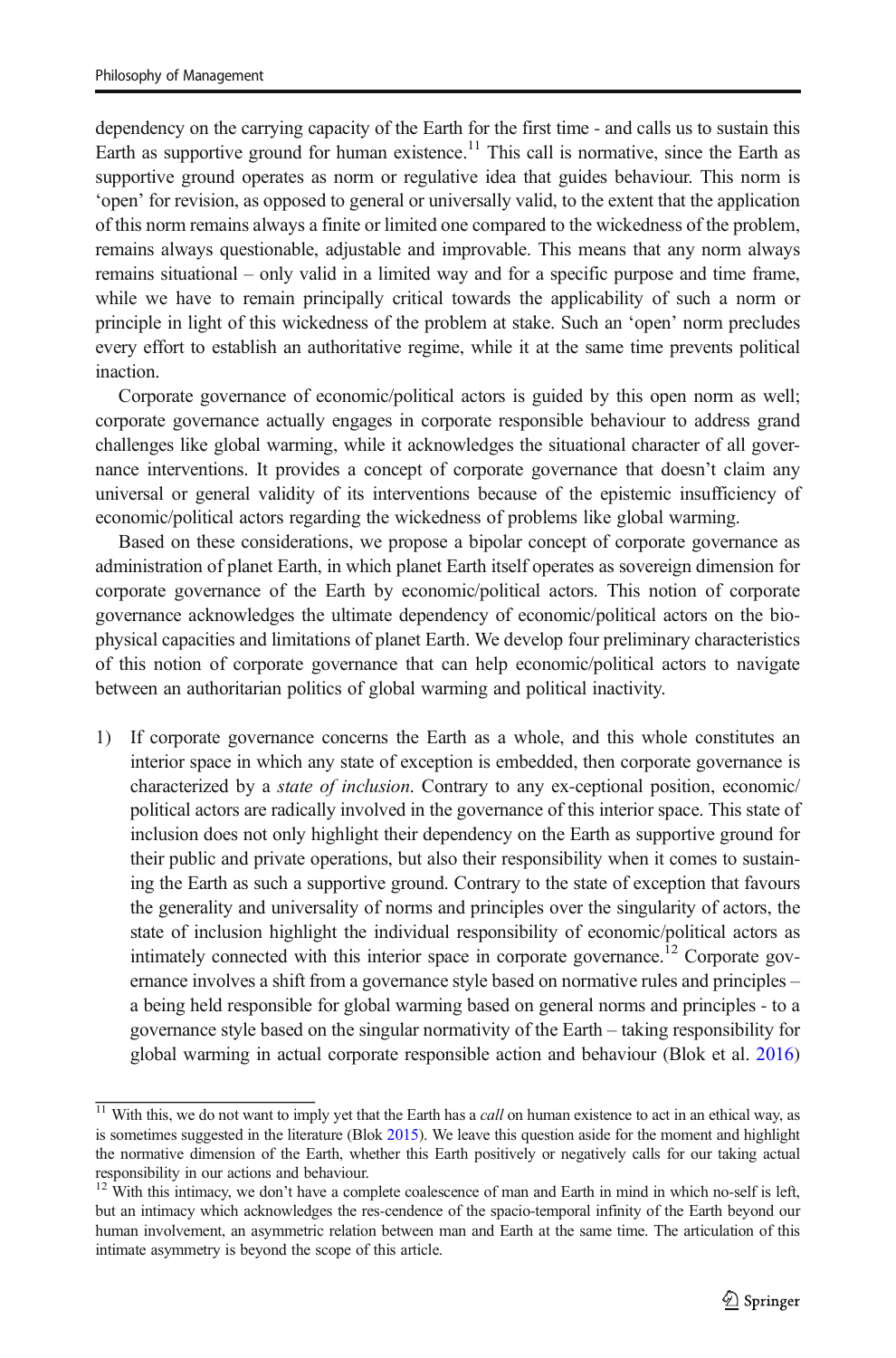through which the Earth as oikos for human existence and its institutions subsists. As a consequence, corporate governance is characterised by the situational and fundamentally limited character all interventions in light of the epistemic insufficiency of economic/ political actors with regard to global challenges like climate change.

- 2) This type of corporate governance is not only conditioned by the singularity of each and every actor involved, as if it consists in economic governance without any sovereignty. This would suggest that the governance of planet Earth as *oikos* of human existence is primarily in the hands of human management and control to provide for the needs of human life. But in fact, also human efforts to manage and control the Earth are always already dependent on the Earth as supportive ground. In this sense, corporate governance is always already Earthbound, i.e. primarily conditioned by grand challenges like global warming that unsettle actors and call them to sustain the planet, here and now, in order to subsist as dimension beyond our human control. Corporate governance is responsive to the normative dimension of planet Earth that operates as a regulative idea or 'open' norm, without being able to derive general rules or principles that can be univocally applied in governance practices.
- 3) Because of the situational character of corporate governance (characteristic 1) in response to the normative dimension of planet Earth (characteristic 2), corporate governance acknowledges the principal fallibility of our interventions in light of our epistemic insufficiency with regard to this normative dimension. It is this fallibility of governance – the negativity, struggle and difficulties inherent in governance - that was already conceived by theologians of the Middle Ages (Mondzain [2007](#page-18-0)). This fallibility is not only due to the situational character of corporate governance, but may also be due to the instability and volatility of planet Earth itself, as is indicated in the structural possibility of earthquakes, volcano's and tsunami's.
- 4) At the same time, since grand challenges like global warming can be seen as urgent problems, corporate governance cannot consist in any form of quietism but calls for action, involves actual action and behaviour in response to the normative dimension of planet Earth, and consists in the development of responsible patterns of production and consumption. CSR can be seen as *acclamation* or corporate laudation of this normative dimension of planet Earth by the actual execution of corporate responsible action and behaviour, in which the Earth functions as normative principle that enforces ethical behaviour in business life. In the acclamation of the normative dimension of planet Earth, social responsible action and behaviour of economic institutions is glorified (cf. Agamben [2007](#page-16-0)). Because of the fallibility of any norm or principle, corporate governance does no longer look for perfect solutions to global challenges like climate change, but for *satisficing* solutions that are, first of all, satisfactory *and* sufficient to maintain planet Earth as supportive ground for human existence and its institutions and, secondly, are radically open to future subversions, revisions and improvements (cf. Blok [2018b\)](#page-17-0). Political/ economic actors feel responsible for corporate governance and engage in the exploration and exploitation of such satisficing solutions, but acknowledge their epistemic insufficiency with regard to the super wicked problem of global warming at the same time.

## Conclusion

In this article, we philosophically reflected on the nature of governance in order to develop a concept of corporate governance that enhances and secures firm's commitment to CSR. Our critical engagement with economic and political responses to the call for more CSR in section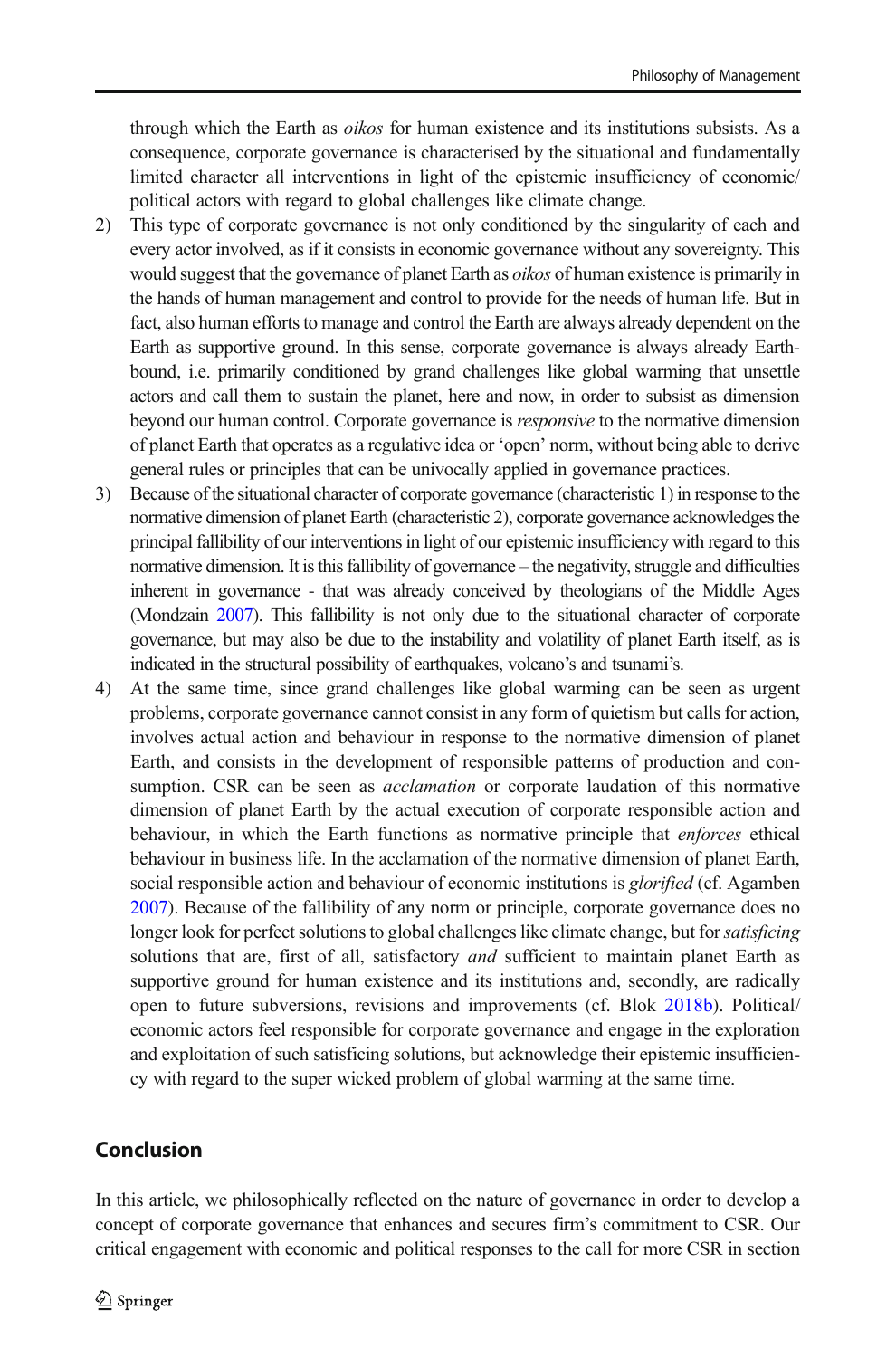<span id="page-16-0"></span>one and with Agamben's analysis of the relation of economics and politics in economic/ political actors in section two, enabled us to argue for a concept of governance of economic/ political institutions which is characterized by a state of inclusion, rather than a state of exception. We subsequently developed four characteristics of corporate governance which seem to align with broader economic frameworks, ranging from the steady-state economy (Daly [1991\)](#page-17-0) to the Doughnut economy (Raworth [2017](#page-18-0)). The four characteristics of corporate goverance can guide political/economic actors to actually engage in corporate responsible action and reform, thereby moving beyond the extremes of the current economic and political responses to the call for more CSR. It remains open for future research to assess whether this concept of corporate governance is better able to deal with the often chaotic debates about grand challenges like global warming, in which many different viewpoints and value frames compete for attention.

#### Compliance with Ethical Standards

Research Ethics Statement This paper is a conceptual paper and doesn't involve empirical material. I ensure quality and integrity of my research.

Conflict of Interest This paper is a conceptual paper and no conflicts of interest are involved.

Open Access This article is distributed under the terms of the Creative Commons Attribution 4.0 International License (http://creativecommons.org/licenses/by/4.0/), which permits unrestricted use, distribution, and reproduction in any medium, provided you give appropriate credit to the original author(s) and the source, provide a link to the Creative Commons license, and indicate if changes were made.

### References

- Abor, J., and C.K. Adjasi. 2007. Corporate governance and the small and medium enterprises sector: Theory and implications. Corporate Governance 7 (2): 111–122.
- Agamben, G. 1998. Homo Sacer: Sovereign power and bare life. Stanford: Stanford University Press.
- Agamben, G. 2005. State of exception. Chicago: University of Chicago Press.

Agamben, G. (2007). The power and the Glory: Giorgio Agamben on Economic Theology, transcript of a presentation in Turino on January 11, 2007 (accessible via: [http://www.pubtheo.com/page.asp?pid=1566\]](http://www.pubtheo.com/page.asp?pid=1566).

- Agamben, G. 2009. What is an apparatus. Stanford UP: Stanford.
- Agamben, G. 2011. The kingdom and the glory. Stanford UP: Stanford.
- Aguinis, H., and A. Glavas. 2012. What we know and Don't know about corporate social responsibility: A review and research agenda. Journal of Management 38 (4): 932–968.
- Andersen, M., and T. Skjoett-Larsen. 2009. Corporate social responsibility in global supply chains. Supply Chain Management 14 (2): 75–86.
- Aristotle. 1944. Politics. Cambridge: Harvard UP.
- Assländer, M.S., and J. Curbach. 2017. Corporate or governmental duties? Corporate citizenship from a governmental perspective. Business & Society 56 (4): 617–645.

Bakan, J. 2005. The corporation: The pathological pursuit of profit and power. New York: Free Press.

- Bauman, Z. 2002. Liquid modernity. Cambridge: Polity.
- Blok, V. 2014. The metaphysics of collaboration: Identity, unity and difference in cross-sector partnerships for sustainable development. Philosophy of Management 13 (2): 33–52.
- Blok, V. 2015. The human glanze, the experience of environmental distress and the 'affordance' of nature: Toward a phenomenology of the ecological crisis. Journal o Agricultural and Environmental Ethics 28 (5): 925–938.
- Blok, V. 2016. Thinking the earth after Heidegger: Critical reflections on Meillassoux's and Heidegger's concept of the earth. Environmental Ethics 38 (4): 441–462.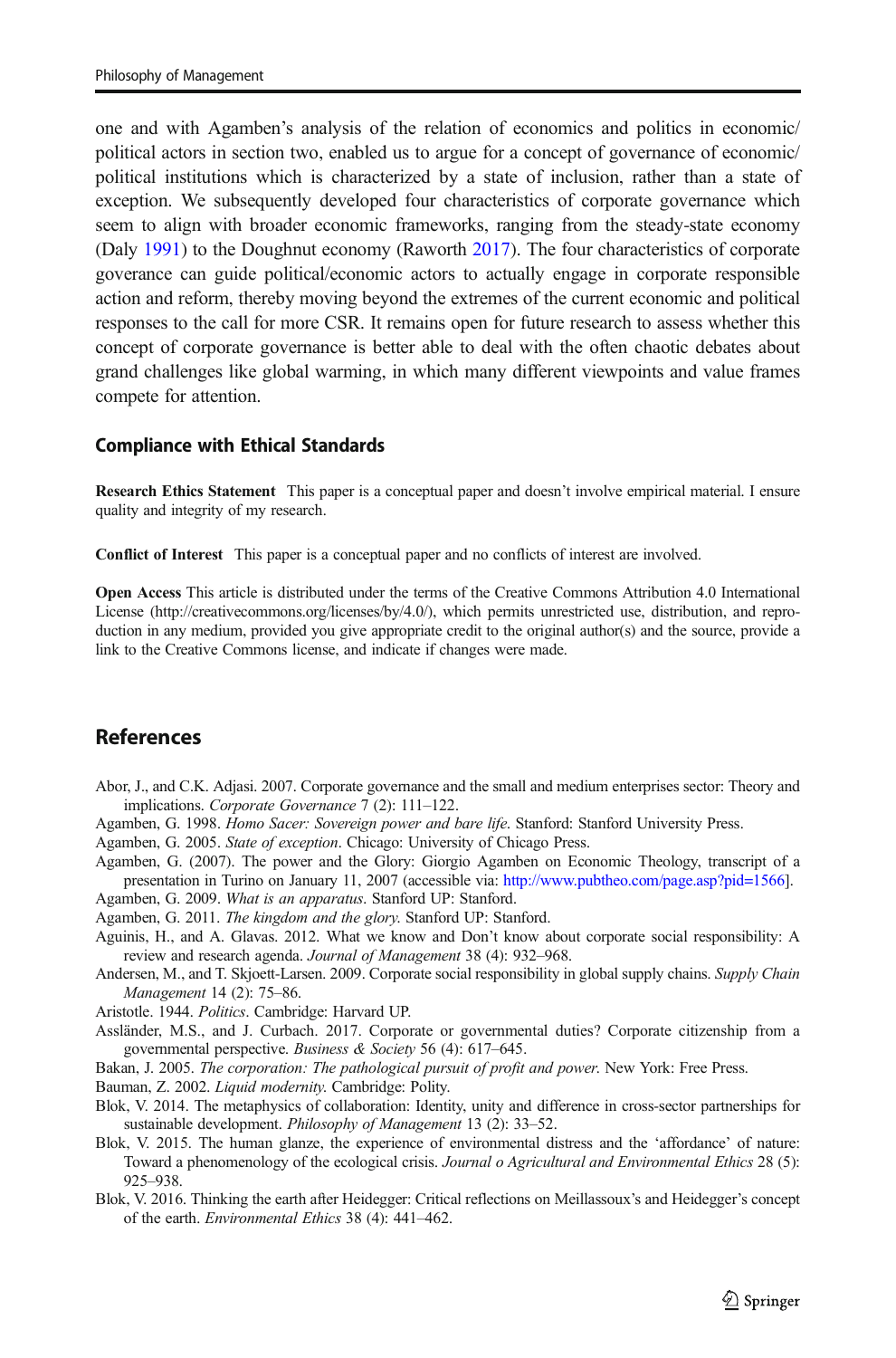- <span id="page-17-0"></span>Blok, V. 2017. Bridging the gap between individual and corporate responsible behaviour: Toward a performative concept of corporate codes. Philosophy of Management. <https://doi.org/10.1007/s40926-016-0045-7>.
- Blok, V. 2018a. From participation to interruption: Toward an ethics of stakeholder engagement, Participation and Partnership in CSR and Responsible Innovation". R. von Schomberg & J. Hankins (Eds.), *Handbook* Responsible Innovation: A Global Resource. (Edward Elgar 2018 forthcoming).
- Blok, V. 2018b. Information asymmetries and the paradox of sustainable business models: Towards an integrated theory of sustainable entrepreneurship. In Sustainable business models: Principles, promise, practice, ed. L. Moratis, F. Melissen, and S. Idowu, 203–226. Dordrecht: Springer.
- Blok, V. (2019) Xenophon's philosophy of management. Handbook of Philosophy of Management. Dordrecht: Springer (forthcoming).
- Blok, V., B. Gremmen, and R. Wesselink. 2016. Dealing with the wicked problem of sustainable development. The role of individual virtuous competence. Business and Professional Ethics Journal 34 (3): 297–327.
- Brennan, A. 2004. Biodiversity and agricuoltural landscapes: Can the wicked prolicy problem be solved? Pacific Conservation Biology 10 (2): 124–142.
- Castells, M. 2000. The rise of the network society. Chichester: Wiley.
- Cuppen, E. 2012. Diversity and constructive conflict in stakeholder dialogue: Considerations for design and methods. Policy Sciences 45: 23–46.
- Dahlsrud, A. 2008. How corporate social responsiility is defined: An analysis of 37 definitions. Corporate Social Responsibility and Environmental Management 15: 1–13.
- Daly, H.E. 1991. Steady-state economics. 2nd ed. Washington: Island Press.
- de la Durantaye, L. 2009. Giorgio Agamben: A critical introduction. Stanford: Stanford University Press.

DeMartino, G.F. 2011. The economist's oath. Oxford: Oxford University Press.

- Deslandes, G. 2018. Weak theology and organization studies. Organization Studies: 1–18.
- Ehrlich, P.R., and A.H. Ehrlich. 2009. The Populatioon bomb revisited. Electronic Journal of Sustainable Development 1: 63–71.
- European Commission. (2010). Green paper: Corporate governance in financial institutions and remuneration policies (Bruxelles).
- Ferraro, F., D. Etzion, and J. Gehman. 2015. Tackling grand challenges pragmatically: Robust action revisited. Organization Studies 36 (3): 363–390.
- Filatotchev, I., S. Torns, and M. Wright. 2006. The firm's strategic dynamics and corporate governance life-cycle. International Journal of Managerial Finance 2 (4): 256–279.
- Flinders, M., and M. Wood. 2014. Introduction special issue Depoliticisation, governance and the state. Policy & Politics 42 (2): 135–149.
- Gardiner, S.M. 2006. A perfect moral storm: Climate change, intergenerational ethics and the problem of moral corruption. Environmental Values 15 (3): 397–413
- Giddens, A. 2011. The politics of climate change. 2nd ed. Cambridge: Polity.
- Gond, J.P., N. Kang, and J. Moon. 2011. The government of self-regulation: On the comparative dynamics of corporate social responsibility. Economy and Society 40 (4): 640–671.
- Haines, F. 2011. The paradox of regulation. What regulation can achieve and what it cannot. Cheltenham: Edward Elgar.
- Harding, G. 1968. The tragedy of the commons. Science 162: 1243-1248.
- Hardt, M., and A. Negri. 2009. Common wealth. Cambridge: Belknap Press.
- Hens, I., and B. Nath. 2003. The Johannesburg conference. *Environment, Development and Sustainability* 5 (2003): 7–39.
- Humphreys, S. 2006. Legalizing lawlessness: On Giorgio Agamben's state of exception. The European Journal of International Law 17 (3): 677–687.
- Idowu, S.O. 2010. Professionals' perspectives of CSR: An introduction. In Professionals' perspectives of corporate social responsibility, ed. S.O. Idowu and W. Leal Filho, 1–8. Dordrecht: Springer.
- IPPC AR-5 (2014) Climate Change 2014. Synthesis Report. IPCC: Geneva.
- Jamieson, D. 2002. Morality's progress: Essays on humans, other animals, and the rest of nature. Oxford: Clarendon Press.
- Jamieson, D. 2007. The moral and political challenges of climate change. In Creating a climate for change, ed. S.C. Moser and L. Dilling, 475–482. Cambridge: Cambridge University Press.
- Jones, M.T. 2009. Disrobing the emperor: Mainstream CSR research and corporate hegemony. Management of Environmental Quality: An International Journal 20 (3): 335–346.
- Kallio, T.J. 2007. Taboos in corporate social responsibility discourse. Journal of Business Ethics 74 (2): 165-175 Authors.
- Le Ber, M.J., and O. Branzei. 2010. Value frame fusion in cross sector interactions. Journal of Business Ethics 94: 163–195.
- Majone, G. 1994. Paradoxes of privatization and deregulation. Journal of European Public Policy 1 (1): 53–69.